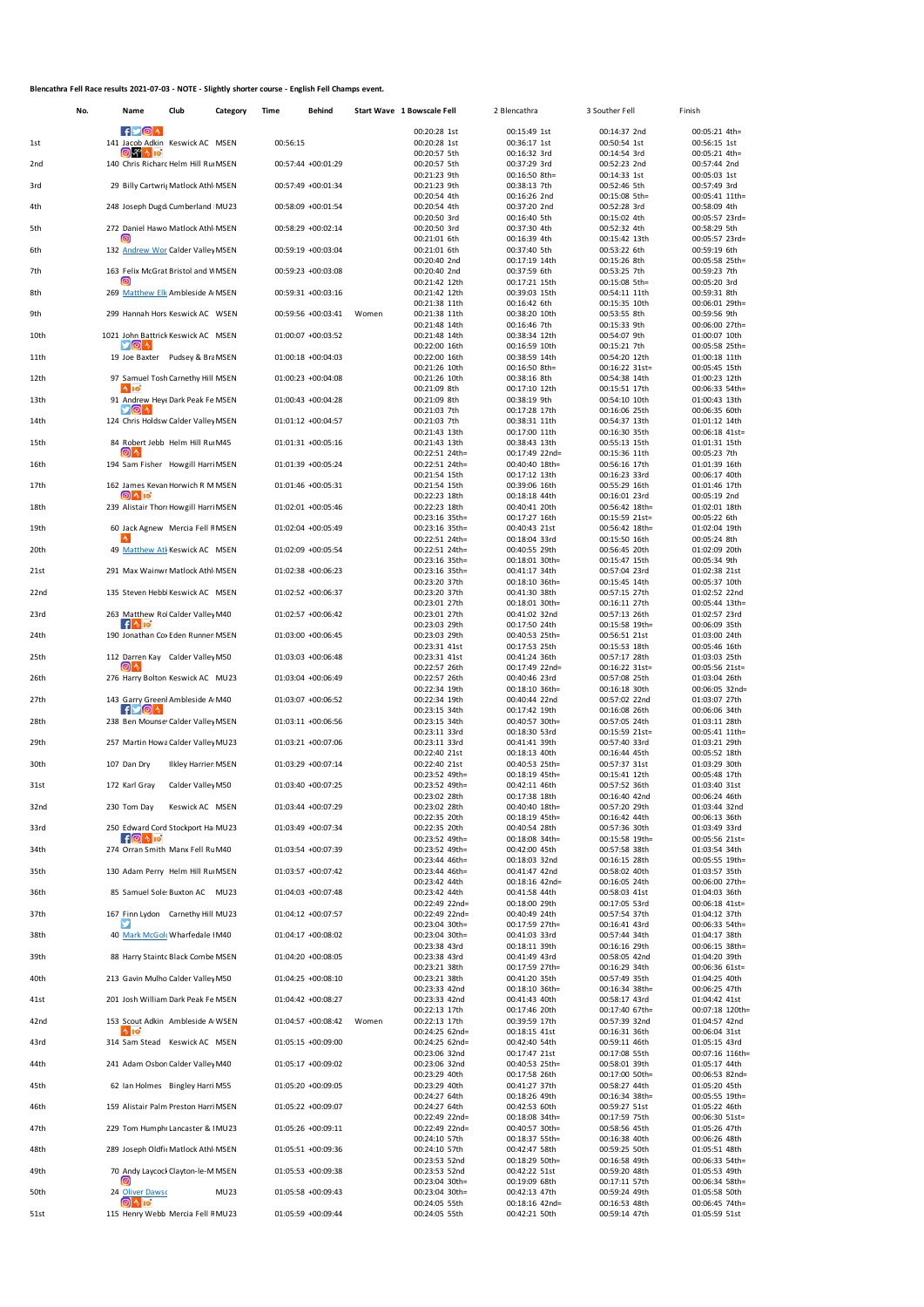| 00:24:08 56th<br>00:16:47 47th<br>00:18:37 55th=<br>00:24:08 56th<br>231 Oli Murphy Ilkley Harrier MSEN<br>01:06:01 +00:09:46<br>00:42:45 57th<br>00:59:32 52nd<br>52nd<br>00:24:15 59th<br>00:18:58 65th<br>00:16:45 46th<br>01:06:03 +00:09:48<br>161 Rob Fielding<br>M45<br>00:24:15 59th<br>00:43:13 62nd<br>00:59:58 57th<br>53rd<br>00:24:13 58th<br>00:19:13 70th<br>00:16:39 41st<br>78 Joe Woodley Dark Peak Fe MSEN<br>01:06:06 +00:09:51<br>00:24:13 58th<br>00:43:26 63rd<br>01:00:05 59th<br>54th<br>00:25:18 77th=<br>00:18:42 58th<br>00:16:32 37th<br>01:06:16 +00:10:01<br>267 Christian Gar York Knavesr MSEN<br>00:25:18 77th=<br>00:44:00 65th<br>01:00:32 63rd<br>55th<br>00:17:03 52nd<br>00:23:43 45th<br>00:18:53 63rd<br>73 Harry Holme: Matlock Athl MSEN<br>01:06:20 +00:10:05<br>00:23:43 45th<br>00:42:36 53rd<br>00:59:39 53rd<br>56th<br>00:23:52 49th=<br>00:18:49 61st<br>00:17:14 58th<br>01:06:27 +00:10:12<br>14 Rob Brown Keswick AC M40<br>00:23:52 49th=<br>00:42:41 55th<br>00:59:55 56th<br>57th<br>00:18:29 50th=<br>00:17:17 59th<br>00:23:57 53rd<br>180 Aidan Smith Dark Peak Fe MSEN<br>01:06:41 +00:10:26<br>00:23:57 53rd<br>00:42:26 52nd<br>00:59:43 54th<br>58th<br>00:23:46 48th<br>00:18:29 50th=<br>00:17:35 65th<br>216 Danny Hope Horwich R M M40<br>01:06:43 +00:10:28<br>00:23:46 48th<br>00:42:15 48th<br>00:59:50 55th<br>59th<br>00:24:25 62nd=<br>00:18:25 48th<br>00:17:24 60th<br>01:06:48 +00:10:33<br>96 Kieran Hodgs Helm Hill Ru M45<br>00:24:25 62nd=<br>60th<br>00:42:50 59th<br>01:00:14 60th<br>00:23:22 39th<br>00:18:24 47th<br>00:18:18 81st=<br>33 Matthew Bal Coventry Got MSEN<br>01:07:08 +00:10:53<br>00:23:22 39th<br>00:41:46 41st<br>01:00:04 58th<br>61st<br>00:24:24 60th=<br>00:18:37 55th=<br>00:17:26 61st<br>253 Bill Stewart Borrowdale IM45<br>01:07:09 +00:10:54<br>62nd<br>00:24:24 60th=<br>00:43:01 61st<br>01:00:27 62nd<br>00:23:59 54th<br>00:17:33 64th<br>00:18:43 59th<br>38 Michael Ains Helm Hill Ru MSEN<br>01:07:21 +00:11:06<br>00:23:59 54th<br>00:42:42 56th<br>01:00:15 61st<br>63rd<br>00:24:41 66th<br>00:18:46 60th<br>00:17:06 54th<br>01:07:23 +00:11:08<br>255 David Birch Keswick AC M50<br>00:43:27 64th<br>01:00:33 64th<br>64th<br>00:24:41 66th<br>00:25:11 73rd<br>00:18:57 64th<br>00:17:00 50th=<br>181 Will Acland Helm Hill Ru M45<br>01:07:53 +00:11:38<br>00:25:11 73rd<br>65th<br>00:44:08 67th=<br>01:01:08 66th<br>00:25:10 72nd<br>00:19:30 75th<br>00:17:09 56th<br>65 Peter Davies Dark Peak Fe M40<br>01:08:04 +00:11:49<br>00:25:10 72nd<br>00:44:40 76th<br>01:01:49 69th<br>66th<br>00:17:30 62nd<br>00:25:17 76th<br>00:18:51 62nd<br>177 Neil Northroj Dark Peak Fe MSEN<br>67th<br>01:08:11 +00:11:56<br>00:25:17 76th<br>00:44:08 67th=<br>01:01:38 67th<br>00:24:31 65th<br>00:19:40 80th=<br>00:17:51 71st<br>01:08:16 +00:12:01<br>285 Harry Cooling Howgill Harri MSEN<br>00:24:31 65th<br>00:44:11 69th<br>01:02:02 70th<br>68th<br>00:25:03 70th<br>00:19:12 69th<br>00:17:55 72nd=<br>145 Hannah Russ Helm Hill Ru WSEN<br>01:08:32 +00:12:17<br>Women<br>00:25:03 70th<br>00:44:15 70th<br>01:02:10 71st<br>69th<br>00:25:00 69th<br>00:19:03 66th<br>00:17:40 67th=<br>01:08:42 +00:12:27<br>208 Jim Davies Borrowdale IM55<br>70th<br>00:25:00 69th<br>00:44:03 66th<br>01:01:43 68th<br>00:25:38 82nd<br>00:19:40 80th=<br>00:17:31 63rd<br>123 Nichola Jacks Keswick AC WSEN<br>01:09:10 +00:12:55<br>Women<br>00:25:38 82nd<br>00:45:18 81st=<br>01:02:49 72nd<br>71st<br>00:25:18 77th=<br>00:19:23 72nd<br>00:18:25 83rd=<br>273 Lloyd Taggar Manx Fell Rt M50<br>01:10:06 +00:13:51<br>72nd<br>00:25:18 77th=<br>00:44:41 77th<br>01:03:06 74th<br>00:25:19 79th<br>00:19:44 83rd<br>00:18:25 83rd=<br>284 Mark Burton Calder Valley M45<br>73rd<br>01:10:12 +00:13:57<br>00:25:19 79th<br>00:45:03 78th<br>01:03:28 78th<br>00:24:53 68th<br>00:19:35 78th<br>00:18:55 107th<br>306 Dan Gilbert Horwich R M M45<br>01:10:19 +00:14:04<br>00:24:53 68th<br>01:03:23 77th<br>74th<br>00:44:28 74th<br>00:24:49 67th<br>00:19:28 74th<br>00:18:37 90th=<br>47 Emma Clayto<br>WSEN<br>01:10:21 +00:14:06<br>00:24:49 67th<br>01:02:54 73rd<br>75th<br>Women<br>00:44:17 71st<br>00:25:06 71st<br>00:18:48 102nd=<br>00:19:21 71st<br>235 Daniel Jones Eden Runner MSEN<br>01:10:26 +00:14:11<br>00:25:06 71st<br>00:44:27 73rd<br>01:03:15 76th<br>76th<br>00:18:48 102nd=<br>00:23:44 46th=<br>00:18:35 54th<br>22 Alex Mason Dark Peak Fe MU23<br>01:10:29 +00:14:14<br>77th<br>00:23:44 46th=<br>00:42:19 49th<br>01:01:07 65th<br>00:26:06 90th<br>00:19:33 77th<br>00:17:57 74th<br>256 James Logue Calder Valley M50<br>01:10:43 +00:14:28<br>00:26:06 90th<br>00:45:39 83rd<br>01:03:36 79th<br>78th<br>00:25:13 74th=<br>00:19:06 67th<br>00:18:49 104th<br>283 Toby Antcliff Ripon Runne MU23<br>01:10:48 +00:14:33<br>00:25:13 74th=<br>01:03:08 75th<br>79th<br>00:44:19 72nd<br>00:25:26 81st<br>00:19:45 84th=<br>00:18:45 98th=<br>11 Ethan Hassel Wharfedale   MSEN<br>01:10:51 +00:14:36<br>00:25:26 81st<br>00:45:11 79th<br>01:03:56 82nd<br>80th<br>00:27:01 113th<br>00:19:45 84th=<br>00:17:39 66th<br>118 Charlie Mcint Pudsey & Bra M50<br>01:10:55 +00:14:40<br>00:27:01 113th<br>00:46:46 98th<br>01:04:25 84th<br>81st<br>00:25:42 84th<br>00:19:36 79th<br>00:18:27 85th=<br>43 Sharon Taylo Helm Hill Ru W40<br>82nd<br>01:10:57 +00:14:42<br>Women<br>00:25:42 84th<br>00:45:18 81st=<br>01:03:45 80th<br>00:25:24 80th<br>00:19:49 86th=<br>00:18:42 94th=<br>37 Graeme Brov Todmorden I M45<br>01:11:00 +00:14:45<br>00:25:24 80th<br>00:45:13 80th<br>01:03:55 81st<br>83rd<br>00:26:22 95th=<br>00:20:13 97th<br>00:18:07 77th<br>Eden Runner MSEN<br>01:11:10 +00:14:55<br>00:26:22 95th=<br>00:46:35 96th<br>01:04:42 88th<br>84th<br>26 Jack Eyre<br>00:26:10 91st<br>00:19:31 76th<br>00:18:29 88th<br>226 Caroline Lam Middlesbrou WSEN<br>01:11:30 +00:15:15<br>Women<br>00:26:10 91st<br>00:45:41 85th<br>01:04:10 83rd<br>85th=<br>[ල<br>00:25:39 83rd<br>00:20:08 93rd=<br>00:18:56 108th=<br>106 Andy Watkin Mercia Fell F MSEN<br>01:11:30 +00:15:15<br>00:25:39 83rd<br>00:45:47 86th<br>01:04:43 89th<br>85th=<br>00:26:25 98th<br>00:20:07 92nd<br>00:18:17 80th<br>157 Dominic Rab Chorley Athle M45<br>01:11:32 +00:15:17<br>00:26:25 98th<br>00:46:32 94th<br>01:04:49 92nd<br>87th<br>00:27:00 112th<br>00:19:42 82nd<br>00:17:55 72nd=<br>182 Sam Jones Manx Fell RL MSEN<br>01:11:39 +00:15:24<br>00:27:00 112th<br>00:46:42 97th<br>01:04:37 86th<br>88th<br>00:26:53 109th<br>00:20:27 105th=<br>00:18:01 76th<br>18 Liam Taylor<br>01:11:43 +00:15:28<br>00:26:53 109th<br>00:47:20 107th<br>01:05:21 96th<br>89th<br>MSEN<br>00:26:14 92nd<br>00:20:12 95th=<br>00:18:18 81st=<br>224 Matt Clark Ambleside A MSEN<br>01:11:47 +00:15:32<br>00:26:14 92nd<br>00:46:26 92nd<br>01:04:44 90th<br>90th<br>00:25:55 88th<br>00:19:54 88th<br>00:18:57 111th<br>01:11:49 +00:15:34<br>91st<br>56 Sam Green Wharfedale   MSEN<br>00:25:55 88th<br>00:45:49 87th<br>01:04:46 91st<br>00:19:00 112th<br>00:25:51 86th=<br>00:19:49 86th=<br>41 Matthew Car Settle Harrie MSEN<br>92nd<br>01:11:56 +00:15:41<br>00:25:51 86th=<br>00:45:40 84th<br>01:04:40 87th<br>00:27:02 114th<br>00:20:33 110th<br>00:17:49 70th<br>01:12:00 +00:15:45<br>Dark Peak Fe MSEN<br>00:47:35 109th<br>01:05:24 97th=<br>93rd<br>71 Joe Law<br>00:27:02 114th<br>00:24:24 60th=<br>00:21:52 141st<br>00:18:12 79th<br>205 Sarah McCor Ambleside A WSEN<br>01:12:02 +00:15:47<br>94th<br>Women<br>00:24:24 60th=<br>00:46:16 90th<br>01:04:28 85th<br>00:26:42 103rd<br>00:20:29 108th<br>00:17:47 69th<br>222 Michael Park Eden Runner MSEN<br>01:12:04 +00:15:49<br>00:26:42 103rd<br>00:47:11 106th<br>01:04:58 93rd<br>95th<br>00:26:22 95th=<br>00:20:26 104th<br>00:18:36 89th<br>154 Paul Reilly Helm Hill Ru M40<br>01:12:19 +00:16:04<br>96th<br>00:26:22 95th=<br>00:46:48 99th=<br>01:05:24 97th=<br>$f$ $\blacksquare$ 10<br>00:26:40 102nd<br>00:20:08 93rd=<br>00:18:45 98th=<br>01:12:22 +00:16:07<br>97th<br>204 John Hunt<br>Dark Peak Fe M55<br>00:26:40 102nd<br>00:46:48 99th=<br>01:05:33 101st=<br>00:25:46 85th<br>00:20:27 105th=<br>00:18:46 100th<br>282 Evan Bowers Sheffield Uni MU23<br>01:12:28 +00:16:13<br>00:25:46 85th<br>01:04:59 94th<br>98th<br>00:46:13 89th<br>00:26:37 101st<br>00:20:18 100th<br>00:18:38 92nd=<br>227 Ross Bibby Helm Hill Ru MSEN<br>01:12:31 +00:16:16<br>99th<br>00:26:37 101st<br>00:46:55 102nd<br>01:05:33 101st=<br>00:25:58 89th<br>00:20:14 98th<br>00:19:15 119th=<br>296 Seb Sillito<br>Helm Hill Ru M40<br>01:12:36 +00:16:21<br>00:25:58 89th<br>00:46:12 88th<br>01:05:27 99th<br>100th<br>00:18:56 108th=<br>00:26:26 99th<br>00:19:58 91st<br>252 John Horrock Blackburn ha MSEN<br>01:12:38 +00:16:23<br>101st<br>00:26:26 99th<br>00:46:24 91st<br>01:05:20 95th<br>00:26:49 106th<br>00:20:20 102nd<br>00:18:47 101st<br>290 Jack Foxall Dark Peak Fe M40<br>01:12:46 +00:16:31<br>00:26:49 106th<br>00:47:09 105th<br>01:05:56 105th<br>102nd<br>00:26:46 104th=<br>00:20:22 103rd<br>00:18:27 85th=<br>94 James Baron Helm Hill Ru M50<br>103rd<br>01:12:48 +00:16:33<br>00:26:46 104th=<br>00:47:08 104th<br>01:05:35 103rd=<br>00:26:19 94th<br>00:20:15 99th<br>00:19:01 113th=<br>104th<br>58 Mark Baddel Lincoln Welli M45<br>01:12:50 +00:16:35<br>00:26:19 94th<br>00:46:34 95th<br>01:05:35 103rd= |  |  |  |                                   |
|----------------------------------------------------------------------------------------------------------------------------------------------------------------------------------------------------------------------------------------------------------------------------------------------------------------------------------------------------------------------------------------------------------------------------------------------------------------------------------------------------------------------------------------------------------------------------------------------------------------------------------------------------------------------------------------------------------------------------------------------------------------------------------------------------------------------------------------------------------------------------------------------------------------------------------------------------------------------------------------------------------------------------------------------------------------------------------------------------------------------------------------------------------------------------------------------------------------------------------------------------------------------------------------------------------------------------------------------------------------------------------------------------------------------------------------------------------------------------------------------------------------------------------------------------------------------------------------------------------------------------------------------------------------------------------------------------------------------------------------------------------------------------------------------------------------------------------------------------------------------------------------------------------------------------------------------------------------------------------------------------------------------------------------------------------------------------------------------------------------------------------------------------------------------------------------------------------------------------------------------------------------------------------------------------------------------------------------------------------------------------------------------------------------------------------------------------------------------------------------------------------------------------------------------------------------------------------------------------------------------------------------------------------------------------------------------------------------------------------------------------------------------------------------------------------------------------------------------------------------------------------------------------------------------------------------------------------------------------------------------------------------------------------------------------------------------------------------------------------------------------------------------------------------------------------------------------------------------------------------------------------------------------------------------------------------------------------------------------------------------------------------------------------------------------------------------------------------------------------------------------------------------------------------------------------------------------------------------------------------------------------------------------------------------------------------------------------------------------------------------------------------------------------------------------------------------------------------------------------------------------------------------------------------------------------------------------------------------------------------------------------------------------------------------------------------------------------------------------------------------------------------------------------------------------------------------------------------------------------------------------------------------------------------------------------------------------------------------------------------------------------------------------------------------------------------------------------------------------------------------------------------------------------------------------------------------------------------------------------------------------------------------------------------------------------------------------------------------------------------------------------------------------------------------------------------------------------------------------------------------------------------------------------------------------------------------------------------------------------------------------------------------------------------------------------------------------------------------------------------------------------------------------------------------------------------------------------------------------------------------------------------------------------------------------------------------------------------------------------------------------------------------------------------------------------------------------------------------------------------------------------------------------------------------------------------------------------------------------------------------------------------------------------------------------------------------------------------------------------------------------------------------------------------------------------------------------------------------------------------------------------------------------------------------------------------------------------------------------------------------------------------------------------------------------------------------------------------------------------------------------------------------------------------------------------------------------------------------------------------------------------------------------------------------------------------------------------------------------------------------------------------------------------------------------------------------------------------------------------------------------------------------------------------------------------------------------------------------------------------------------------------------------------------------------------------------------------------------------------------------------------------------------------------------------------------------------------------------------------------------------------------------------------------------------------------------------------------------------------------------------------------------------------------------------------------------------------------------------------------------------------------------------------------------------------------------------------------------------------------------------------------------------------------------------------------------------------------------------------------------------------------------------------------------------------------------------------------------------------------------------------------------------------------------------------------------------------------------------------------------------------------------------------------------------------------------------------------------------------------------------------------------------------------------------------------------------------------------------------------------------------------------------------------------------------------------------------------------------------------------------------------------------------------------------------------------------------------------------------------------------------------------------------------------------------------------------------------------------------------------------------------------------------------------------------------------------------------------------------------------------------------------------------------------------------------------------------------------------------------------------------------------------------------------------------------------------------------------------------------------------------------------------------------------------------------------------------------------------------------------------------------------------------------------------------------------------------------------------------------------------------------------------------------------------------------------------------------------------------------------------------------------------------------------------------------------------------------------------------------------------------------------------------------------------------------------------------------------------------------------------------------------------------------------------------------------------------------------------------------------------------------------------------------------------------------------------------------------------------|--|--|--|-----------------------------------|
|                                                                                                                                                                                                                                                                                                                                                                                                                                                                                                                                                                                                                                                                                                                                                                                                                                                                                                                                                                                                                                                                                                                                                                                                                                                                                                                                                                                                                                                                                                                                                                                                                                                                                                                                                                                                                                                                                                                                                                                                                                                                                                                                                                                                                                                                                                                                                                                                                                                                                                                                                                                                                                                                                                                                                                                                                                                                                                                                                                                                                                                                                                                                                                                                                                                                                                                                                                                                                                                                                                                                                                                                                                                                                                                                                                                                                                                                                                                                                                                                                                                                                                                                                                                                                                                                                                                                                                                                                                                                                                                                                                                                                                                                                                                                                                                                                                                                                                                                                                                                                                                                                                                                                                                                                                                                                                                                                                                                                                                                                                                                                                                                                                                                                                                                                                                                                                                                                                                                                                                                                                                                                                                                                                                                                                                                                                                                                                                                                                                                                                                                                                                                                                                                                                                                                                                                                                                                                                                                                                                                                                                                                                                                                                                                                                                                                                                                                                                                                                                                                                                                                                                                                                                                                                                                                                                                                                                                                                                                                                                                                                                                                                                                                                                                                                                                                                                                                                                                                                                                                                                                                                                                                                                                                                                                                                                                                                                                                                                                                                                                                                                                                                                                                                                                                                                                                                                                                                                                                                                                                  |  |  |  | 00:06:29 50th<br>01:06:01 52nd    |
|                                                                                                                                                                                                                                                                                                                                                                                                                                                                                                                                                                                                                                                                                                                                                                                                                                                                                                                                                                                                                                                                                                                                                                                                                                                                                                                                                                                                                                                                                                                                                                                                                                                                                                                                                                                                                                                                                                                                                                                                                                                                                                                                                                                                                                                                                                                                                                                                                                                                                                                                                                                                                                                                                                                                                                                                                                                                                                                                                                                                                                                                                                                                                                                                                                                                                                                                                                                                                                                                                                                                                                                                                                                                                                                                                                                                                                                                                                                                                                                                                                                                                                                                                                                                                                                                                                                                                                                                                                                                                                                                                                                                                                                                                                                                                                                                                                                                                                                                                                                                                                                                                                                                                                                                                                                                                                                                                                                                                                                                                                                                                                                                                                                                                                                                                                                                                                                                                                                                                                                                                                                                                                                                                                                                                                                                                                                                                                                                                                                                                                                                                                                                                                                                                                                                                                                                                                                                                                                                                                                                                                                                                                                                                                                                                                                                                                                                                                                                                                                                                                                                                                                                                                                                                                                                                                                                                                                                                                                                                                                                                                                                                                                                                                                                                                                                                                                                                                                                                                                                                                                                                                                                                                                                                                                                                                                                                                                                                                                                                                                                                                                                                                                                                                                                                                                                                                                                                                                                                                                                                  |  |  |  | 00:06:05 32nd=                    |
|                                                                                                                                                                                                                                                                                                                                                                                                                                                                                                                                                                                                                                                                                                                                                                                                                                                                                                                                                                                                                                                                                                                                                                                                                                                                                                                                                                                                                                                                                                                                                                                                                                                                                                                                                                                                                                                                                                                                                                                                                                                                                                                                                                                                                                                                                                                                                                                                                                                                                                                                                                                                                                                                                                                                                                                                                                                                                                                                                                                                                                                                                                                                                                                                                                                                                                                                                                                                                                                                                                                                                                                                                                                                                                                                                                                                                                                                                                                                                                                                                                                                                                                                                                                                                                                                                                                                                                                                                                                                                                                                                                                                                                                                                                                                                                                                                                                                                                                                                                                                                                                                                                                                                                                                                                                                                                                                                                                                                                                                                                                                                                                                                                                                                                                                                                                                                                                                                                                                                                                                                                                                                                                                                                                                                                                                                                                                                                                                                                                                                                                                                                                                                                                                                                                                                                                                                                                                                                                                                                                                                                                                                                                                                                                                                                                                                                                                                                                                                                                                                                                                                                                                                                                                                                                                                                                                                                                                                                                                                                                                                                                                                                                                                                                                                                                                                                                                                                                                                                                                                                                                                                                                                                                                                                                                                                                                                                                                                                                                                                                                                                                                                                                                                                                                                                                                                                                                                                                                                                                                                  |  |  |  | 01:06:03 53rd                     |
|                                                                                                                                                                                                                                                                                                                                                                                                                                                                                                                                                                                                                                                                                                                                                                                                                                                                                                                                                                                                                                                                                                                                                                                                                                                                                                                                                                                                                                                                                                                                                                                                                                                                                                                                                                                                                                                                                                                                                                                                                                                                                                                                                                                                                                                                                                                                                                                                                                                                                                                                                                                                                                                                                                                                                                                                                                                                                                                                                                                                                                                                                                                                                                                                                                                                                                                                                                                                                                                                                                                                                                                                                                                                                                                                                                                                                                                                                                                                                                                                                                                                                                                                                                                                                                                                                                                                                                                                                                                                                                                                                                                                                                                                                                                                                                                                                                                                                                                                                                                                                                                                                                                                                                                                                                                                                                                                                                                                                                                                                                                                                                                                                                                                                                                                                                                                                                                                                                                                                                                                                                                                                                                                                                                                                                                                                                                                                                                                                                                                                                                                                                                                                                                                                                                                                                                                                                                                                                                                                                                                                                                                                                                                                                                                                                                                                                                                                                                                                                                                                                                                                                                                                                                                                                                                                                                                                                                                                                                                                                                                                                                                                                                                                                                                                                                                                                                                                                                                                                                                                                                                                                                                                                                                                                                                                                                                                                                                                                                                                                                                                                                                                                                                                                                                                                                                                                                                                                                                                                                                                  |  |  |  | 00:06:01 29th=<br>01:06:06 54th   |
|                                                                                                                                                                                                                                                                                                                                                                                                                                                                                                                                                                                                                                                                                                                                                                                                                                                                                                                                                                                                                                                                                                                                                                                                                                                                                                                                                                                                                                                                                                                                                                                                                                                                                                                                                                                                                                                                                                                                                                                                                                                                                                                                                                                                                                                                                                                                                                                                                                                                                                                                                                                                                                                                                                                                                                                                                                                                                                                                                                                                                                                                                                                                                                                                                                                                                                                                                                                                                                                                                                                                                                                                                                                                                                                                                                                                                                                                                                                                                                                                                                                                                                                                                                                                                                                                                                                                                                                                                                                                                                                                                                                                                                                                                                                                                                                                                                                                                                                                                                                                                                                                                                                                                                                                                                                                                                                                                                                                                                                                                                                                                                                                                                                                                                                                                                                                                                                                                                                                                                                                                                                                                                                                                                                                                                                                                                                                                                                                                                                                                                                                                                                                                                                                                                                                                                                                                                                                                                                                                                                                                                                                                                                                                                                                                                                                                                                                                                                                                                                                                                                                                                                                                                                                                                                                                                                                                                                                                                                                                                                                                                                                                                                                                                                                                                                                                                                                                                                                                                                                                                                                                                                                                                                                                                                                                                                                                                                                                                                                                                                                                                                                                                                                                                                                                                                                                                                                                                                                                                                                                  |  |  |  | 00:05:44 13th=                    |
|                                                                                                                                                                                                                                                                                                                                                                                                                                                                                                                                                                                                                                                                                                                                                                                                                                                                                                                                                                                                                                                                                                                                                                                                                                                                                                                                                                                                                                                                                                                                                                                                                                                                                                                                                                                                                                                                                                                                                                                                                                                                                                                                                                                                                                                                                                                                                                                                                                                                                                                                                                                                                                                                                                                                                                                                                                                                                                                                                                                                                                                                                                                                                                                                                                                                                                                                                                                                                                                                                                                                                                                                                                                                                                                                                                                                                                                                                                                                                                                                                                                                                                                                                                                                                                                                                                                                                                                                                                                                                                                                                                                                                                                                                                                                                                                                                                                                                                                                                                                                                                                                                                                                                                                                                                                                                                                                                                                                                                                                                                                                                                                                                                                                                                                                                                                                                                                                                                                                                                                                                                                                                                                                                                                                                                                                                                                                                                                                                                                                                                                                                                                                                                                                                                                                                                                                                                                                                                                                                                                                                                                                                                                                                                                                                                                                                                                                                                                                                                                                                                                                                                                                                                                                                                                                                                                                                                                                                                                                                                                                                                                                                                                                                                                                                                                                                                                                                                                                                                                                                                                                                                                                                                                                                                                                                                                                                                                                                                                                                                                                                                                                                                                                                                                                                                                                                                                                                                                                                                                                                  |  |  |  | 01:06:16 55th<br>00:06:41 67th    |
|                                                                                                                                                                                                                                                                                                                                                                                                                                                                                                                                                                                                                                                                                                                                                                                                                                                                                                                                                                                                                                                                                                                                                                                                                                                                                                                                                                                                                                                                                                                                                                                                                                                                                                                                                                                                                                                                                                                                                                                                                                                                                                                                                                                                                                                                                                                                                                                                                                                                                                                                                                                                                                                                                                                                                                                                                                                                                                                                                                                                                                                                                                                                                                                                                                                                                                                                                                                                                                                                                                                                                                                                                                                                                                                                                                                                                                                                                                                                                                                                                                                                                                                                                                                                                                                                                                                                                                                                                                                                                                                                                                                                                                                                                                                                                                                                                                                                                                                                                                                                                                                                                                                                                                                                                                                                                                                                                                                                                                                                                                                                                                                                                                                                                                                                                                                                                                                                                                                                                                                                                                                                                                                                                                                                                                                                                                                                                                                                                                                                                                                                                                                                                                                                                                                                                                                                                                                                                                                                                                                                                                                                                                                                                                                                                                                                                                                                                                                                                                                                                                                                                                                                                                                                                                                                                                                                                                                                                                                                                                                                                                                                                                                                                                                                                                                                                                                                                                                                                                                                                                                                                                                                                                                                                                                                                                                                                                                                                                                                                                                                                                                                                                                                                                                                                                                                                                                                                                                                                                                                                  |  |  |  | 01:06:20 56th                     |
|                                                                                                                                                                                                                                                                                                                                                                                                                                                                                                                                                                                                                                                                                                                                                                                                                                                                                                                                                                                                                                                                                                                                                                                                                                                                                                                                                                                                                                                                                                                                                                                                                                                                                                                                                                                                                                                                                                                                                                                                                                                                                                                                                                                                                                                                                                                                                                                                                                                                                                                                                                                                                                                                                                                                                                                                                                                                                                                                                                                                                                                                                                                                                                                                                                                                                                                                                                                                                                                                                                                                                                                                                                                                                                                                                                                                                                                                                                                                                                                                                                                                                                                                                                                                                                                                                                                                                                                                                                                                                                                                                                                                                                                                                                                                                                                                                                                                                                                                                                                                                                                                                                                                                                                                                                                                                                                                                                                                                                                                                                                                                                                                                                                                                                                                                                                                                                                                                                                                                                                                                                                                                                                                                                                                                                                                                                                                                                                                                                                                                                                                                                                                                                                                                                                                                                                                                                                                                                                                                                                                                                                                                                                                                                                                                                                                                                                                                                                                                                                                                                                                                                                                                                                                                                                                                                                                                                                                                                                                                                                                                                                                                                                                                                                                                                                                                                                                                                                                                                                                                                                                                                                                                                                                                                                                                                                                                                                                                                                                                                                                                                                                                                                                                                                                                                                                                                                                                                                                                                                                                  |  |  |  | 00:06:32 53rd                     |
|                                                                                                                                                                                                                                                                                                                                                                                                                                                                                                                                                                                                                                                                                                                                                                                                                                                                                                                                                                                                                                                                                                                                                                                                                                                                                                                                                                                                                                                                                                                                                                                                                                                                                                                                                                                                                                                                                                                                                                                                                                                                                                                                                                                                                                                                                                                                                                                                                                                                                                                                                                                                                                                                                                                                                                                                                                                                                                                                                                                                                                                                                                                                                                                                                                                                                                                                                                                                                                                                                                                                                                                                                                                                                                                                                                                                                                                                                                                                                                                                                                                                                                                                                                                                                                                                                                                                                                                                                                                                                                                                                                                                                                                                                                                                                                                                                                                                                                                                                                                                                                                                                                                                                                                                                                                                                                                                                                                                                                                                                                                                                                                                                                                                                                                                                                                                                                                                                                                                                                                                                                                                                                                                                                                                                                                                                                                                                                                                                                                                                                                                                                                                                                                                                                                                                                                                                                                                                                                                                                                                                                                                                                                                                                                                                                                                                                                                                                                                                                                                                                                                                                                                                                                                                                                                                                                                                                                                                                                                                                                                                                                                                                                                                                                                                                                                                                                                                                                                                                                                                                                                                                                                                                                                                                                                                                                                                                                                                                                                                                                                                                                                                                                                                                                                                                                                                                                                                                                                                                                                                  |  |  |  | 01:06:27 57th<br>00:06:58 87th=   |
|                                                                                                                                                                                                                                                                                                                                                                                                                                                                                                                                                                                                                                                                                                                                                                                                                                                                                                                                                                                                                                                                                                                                                                                                                                                                                                                                                                                                                                                                                                                                                                                                                                                                                                                                                                                                                                                                                                                                                                                                                                                                                                                                                                                                                                                                                                                                                                                                                                                                                                                                                                                                                                                                                                                                                                                                                                                                                                                                                                                                                                                                                                                                                                                                                                                                                                                                                                                                                                                                                                                                                                                                                                                                                                                                                                                                                                                                                                                                                                                                                                                                                                                                                                                                                                                                                                                                                                                                                                                                                                                                                                                                                                                                                                                                                                                                                                                                                                                                                                                                                                                                                                                                                                                                                                                                                                                                                                                                                                                                                                                                                                                                                                                                                                                                                                                                                                                                                                                                                                                                                                                                                                                                                                                                                                                                                                                                                                                                                                                                                                                                                                                                                                                                                                                                                                                                                                                                                                                                                                                                                                                                                                                                                                                                                                                                                                                                                                                                                                                                                                                                                                                                                                                                                                                                                                                                                                                                                                                                                                                                                                                                                                                                                                                                                                                                                                                                                                                                                                                                                                                                                                                                                                                                                                                                                                                                                                                                                                                                                                                                                                                                                                                                                                                                                                                                                                                                                                                                                                                                                  |  |  |  | 01:06:41 58th                     |
|                                                                                                                                                                                                                                                                                                                                                                                                                                                                                                                                                                                                                                                                                                                                                                                                                                                                                                                                                                                                                                                                                                                                                                                                                                                                                                                                                                                                                                                                                                                                                                                                                                                                                                                                                                                                                                                                                                                                                                                                                                                                                                                                                                                                                                                                                                                                                                                                                                                                                                                                                                                                                                                                                                                                                                                                                                                                                                                                                                                                                                                                                                                                                                                                                                                                                                                                                                                                                                                                                                                                                                                                                                                                                                                                                                                                                                                                                                                                                                                                                                                                                                                                                                                                                                                                                                                                                                                                                                                                                                                                                                                                                                                                                                                                                                                                                                                                                                                                                                                                                                                                                                                                                                                                                                                                                                                                                                                                                                                                                                                                                                                                                                                                                                                                                                                                                                                                                                                                                                                                                                                                                                                                                                                                                                                                                                                                                                                                                                                                                                                                                                                                                                                                                                                                                                                                                                                                                                                                                                                                                                                                                                                                                                                                                                                                                                                                                                                                                                                                                                                                                                                                                                                                                                                                                                                                                                                                                                                                                                                                                                                                                                                                                                                                                                                                                                                                                                                                                                                                                                                                                                                                                                                                                                                                                                                                                                                                                                                                                                                                                                                                                                                                                                                                                                                                                                                                                                                                                                                                                  |  |  |  | 00:06:53 82nd=<br>01:06:43 59th   |
|                                                                                                                                                                                                                                                                                                                                                                                                                                                                                                                                                                                                                                                                                                                                                                                                                                                                                                                                                                                                                                                                                                                                                                                                                                                                                                                                                                                                                                                                                                                                                                                                                                                                                                                                                                                                                                                                                                                                                                                                                                                                                                                                                                                                                                                                                                                                                                                                                                                                                                                                                                                                                                                                                                                                                                                                                                                                                                                                                                                                                                                                                                                                                                                                                                                                                                                                                                                                                                                                                                                                                                                                                                                                                                                                                                                                                                                                                                                                                                                                                                                                                                                                                                                                                                                                                                                                                                                                                                                                                                                                                                                                                                                                                                                                                                                                                                                                                                                                                                                                                                                                                                                                                                                                                                                                                                                                                                                                                                                                                                                                                                                                                                                                                                                                                                                                                                                                                                                                                                                                                                                                                                                                                                                                                                                                                                                                                                                                                                                                                                                                                                                                                                                                                                                                                                                                                                                                                                                                                                                                                                                                                                                                                                                                                                                                                                                                                                                                                                                                                                                                                                                                                                                                                                                                                                                                                                                                                                                                                                                                                                                                                                                                                                                                                                                                                                                                                                                                                                                                                                                                                                                                                                                                                                                                                                                                                                                                                                                                                                                                                                                                                                                                                                                                                                                                                                                                                                                                                                                                                  |  |  |  | 00:06:34 58th=                    |
|                                                                                                                                                                                                                                                                                                                                                                                                                                                                                                                                                                                                                                                                                                                                                                                                                                                                                                                                                                                                                                                                                                                                                                                                                                                                                                                                                                                                                                                                                                                                                                                                                                                                                                                                                                                                                                                                                                                                                                                                                                                                                                                                                                                                                                                                                                                                                                                                                                                                                                                                                                                                                                                                                                                                                                                                                                                                                                                                                                                                                                                                                                                                                                                                                                                                                                                                                                                                                                                                                                                                                                                                                                                                                                                                                                                                                                                                                                                                                                                                                                                                                                                                                                                                                                                                                                                                                                                                                                                                                                                                                                                                                                                                                                                                                                                                                                                                                                                                                                                                                                                                                                                                                                                                                                                                                                                                                                                                                                                                                                                                                                                                                                                                                                                                                                                                                                                                                                                                                                                                                                                                                                                                                                                                                                                                                                                                                                                                                                                                                                                                                                                                                                                                                                                                                                                                                                                                                                                                                                                                                                                                                                                                                                                                                                                                                                                                                                                                                                                                                                                                                                                                                                                                                                                                                                                                                                                                                                                                                                                                                                                                                                                                                                                                                                                                                                                                                                                                                                                                                                                                                                                                                                                                                                                                                                                                                                                                                                                                                                                                                                                                                                                                                                                                                                                                                                                                                                                                                                                                                  |  |  |  | 01:06:48 60th                     |
|                                                                                                                                                                                                                                                                                                                                                                                                                                                                                                                                                                                                                                                                                                                                                                                                                                                                                                                                                                                                                                                                                                                                                                                                                                                                                                                                                                                                                                                                                                                                                                                                                                                                                                                                                                                                                                                                                                                                                                                                                                                                                                                                                                                                                                                                                                                                                                                                                                                                                                                                                                                                                                                                                                                                                                                                                                                                                                                                                                                                                                                                                                                                                                                                                                                                                                                                                                                                                                                                                                                                                                                                                                                                                                                                                                                                                                                                                                                                                                                                                                                                                                                                                                                                                                                                                                                                                                                                                                                                                                                                                                                                                                                                                                                                                                                                                                                                                                                                                                                                                                                                                                                                                                                                                                                                                                                                                                                                                                                                                                                                                                                                                                                                                                                                                                                                                                                                                                                                                                                                                                                                                                                                                                                                                                                                                                                                                                                                                                                                                                                                                                                                                                                                                                                                                                                                                                                                                                                                                                                                                                                                                                                                                                                                                                                                                                                                                                                                                                                                                                                                                                                                                                                                                                                                                                                                                                                                                                                                                                                                                                                                                                                                                                                                                                                                                                                                                                                                                                                                                                                                                                                                                                                                                                                                                                                                                                                                                                                                                                                                                                                                                                                                                                                                                                                                                                                                                                                                                                                                                  |  |  |  | 00:07:04 96th=<br>01:07:08 61st   |
|                                                                                                                                                                                                                                                                                                                                                                                                                                                                                                                                                                                                                                                                                                                                                                                                                                                                                                                                                                                                                                                                                                                                                                                                                                                                                                                                                                                                                                                                                                                                                                                                                                                                                                                                                                                                                                                                                                                                                                                                                                                                                                                                                                                                                                                                                                                                                                                                                                                                                                                                                                                                                                                                                                                                                                                                                                                                                                                                                                                                                                                                                                                                                                                                                                                                                                                                                                                                                                                                                                                                                                                                                                                                                                                                                                                                                                                                                                                                                                                                                                                                                                                                                                                                                                                                                                                                                                                                                                                                                                                                                                                                                                                                                                                                                                                                                                                                                                                                                                                                                                                                                                                                                                                                                                                                                                                                                                                                                                                                                                                                                                                                                                                                                                                                                                                                                                                                                                                                                                                                                                                                                                                                                                                                                                                                                                                                                                                                                                                                                                                                                                                                                                                                                                                                                                                                                                                                                                                                                                                                                                                                                                                                                                                                                                                                                                                                                                                                                                                                                                                                                                                                                                                                                                                                                                                                                                                                                                                                                                                                                                                                                                                                                                                                                                                                                                                                                                                                                                                                                                                                                                                                                                                                                                                                                                                                                                                                                                                                                                                                                                                                                                                                                                                                                                                                                                                                                                                                                                                                                  |  |  |  | 00:06:42 68th=                    |
|                                                                                                                                                                                                                                                                                                                                                                                                                                                                                                                                                                                                                                                                                                                                                                                                                                                                                                                                                                                                                                                                                                                                                                                                                                                                                                                                                                                                                                                                                                                                                                                                                                                                                                                                                                                                                                                                                                                                                                                                                                                                                                                                                                                                                                                                                                                                                                                                                                                                                                                                                                                                                                                                                                                                                                                                                                                                                                                                                                                                                                                                                                                                                                                                                                                                                                                                                                                                                                                                                                                                                                                                                                                                                                                                                                                                                                                                                                                                                                                                                                                                                                                                                                                                                                                                                                                                                                                                                                                                                                                                                                                                                                                                                                                                                                                                                                                                                                                                                                                                                                                                                                                                                                                                                                                                                                                                                                                                                                                                                                                                                                                                                                                                                                                                                                                                                                                                                                                                                                                                                                                                                                                                                                                                                                                                                                                                                                                                                                                                                                                                                                                                                                                                                                                                                                                                                                                                                                                                                                                                                                                                                                                                                                                                                                                                                                                                                                                                                                                                                                                                                                                                                                                                                                                                                                                                                                                                                                                                                                                                                                                                                                                                                                                                                                                                                                                                                                                                                                                                                                                                                                                                                                                                                                                                                                                                                                                                                                                                                                                                                                                                                                                                                                                                                                                                                                                                                                                                                                                                                  |  |  |  | 01:07:09 62nd<br>00:07:06 101st=  |
|                                                                                                                                                                                                                                                                                                                                                                                                                                                                                                                                                                                                                                                                                                                                                                                                                                                                                                                                                                                                                                                                                                                                                                                                                                                                                                                                                                                                                                                                                                                                                                                                                                                                                                                                                                                                                                                                                                                                                                                                                                                                                                                                                                                                                                                                                                                                                                                                                                                                                                                                                                                                                                                                                                                                                                                                                                                                                                                                                                                                                                                                                                                                                                                                                                                                                                                                                                                                                                                                                                                                                                                                                                                                                                                                                                                                                                                                                                                                                                                                                                                                                                                                                                                                                                                                                                                                                                                                                                                                                                                                                                                                                                                                                                                                                                                                                                                                                                                                                                                                                                                                                                                                                                                                                                                                                                                                                                                                                                                                                                                                                                                                                                                                                                                                                                                                                                                                                                                                                                                                                                                                                                                                                                                                                                                                                                                                                                                                                                                                                                                                                                                                                                                                                                                                                                                                                                                                                                                                                                                                                                                                                                                                                                                                                                                                                                                                                                                                                                                                                                                                                                                                                                                                                                                                                                                                                                                                                                                                                                                                                                                                                                                                                                                                                                                                                                                                                                                                                                                                                                                                                                                                                                                                                                                                                                                                                                                                                                                                                                                                                                                                                                                                                                                                                                                                                                                                                                                                                                                                                  |  |  |  | 01:07:21 63rd                     |
|                                                                                                                                                                                                                                                                                                                                                                                                                                                                                                                                                                                                                                                                                                                                                                                                                                                                                                                                                                                                                                                                                                                                                                                                                                                                                                                                                                                                                                                                                                                                                                                                                                                                                                                                                                                                                                                                                                                                                                                                                                                                                                                                                                                                                                                                                                                                                                                                                                                                                                                                                                                                                                                                                                                                                                                                                                                                                                                                                                                                                                                                                                                                                                                                                                                                                                                                                                                                                                                                                                                                                                                                                                                                                                                                                                                                                                                                                                                                                                                                                                                                                                                                                                                                                                                                                                                                                                                                                                                                                                                                                                                                                                                                                                                                                                                                                                                                                                                                                                                                                                                                                                                                                                                                                                                                                                                                                                                                                                                                                                                                                                                                                                                                                                                                                                                                                                                                                                                                                                                                                                                                                                                                                                                                                                                                                                                                                                                                                                                                                                                                                                                                                                                                                                                                                                                                                                                                                                                                                                                                                                                                                                                                                                                                                                                                                                                                                                                                                                                                                                                                                                                                                                                                                                                                                                                                                                                                                                                                                                                                                                                                                                                                                                                                                                                                                                                                                                                                                                                                                                                                                                                                                                                                                                                                                                                                                                                                                                                                                                                                                                                                                                                                                                                                                                                                                                                                                                                                                                                                                  |  |  |  | 00:06:50 80th=                    |
|                                                                                                                                                                                                                                                                                                                                                                                                                                                                                                                                                                                                                                                                                                                                                                                                                                                                                                                                                                                                                                                                                                                                                                                                                                                                                                                                                                                                                                                                                                                                                                                                                                                                                                                                                                                                                                                                                                                                                                                                                                                                                                                                                                                                                                                                                                                                                                                                                                                                                                                                                                                                                                                                                                                                                                                                                                                                                                                                                                                                                                                                                                                                                                                                                                                                                                                                                                                                                                                                                                                                                                                                                                                                                                                                                                                                                                                                                                                                                                                                                                                                                                                                                                                                                                                                                                                                                                                                                                                                                                                                                                                                                                                                                                                                                                                                                                                                                                                                                                                                                                                                                                                                                                                                                                                                                                                                                                                                                                                                                                                                                                                                                                                                                                                                                                                                                                                                                                                                                                                                                                                                                                                                                                                                                                                                                                                                                                                                                                                                                                                                                                                                                                                                                                                                                                                                                                                                                                                                                                                                                                                                                                                                                                                                                                                                                                                                                                                                                                                                                                                                                                                                                                                                                                                                                                                                                                                                                                                                                                                                                                                                                                                                                                                                                                                                                                                                                                                                                                                                                                                                                                                                                                                                                                                                                                                                                                                                                                                                                                                                                                                                                                                                                                                                                                                                                                                                                                                                                                                                                  |  |  |  | 01:07:23 64th<br>00:06:45 74th=   |
|                                                                                                                                                                                                                                                                                                                                                                                                                                                                                                                                                                                                                                                                                                                                                                                                                                                                                                                                                                                                                                                                                                                                                                                                                                                                                                                                                                                                                                                                                                                                                                                                                                                                                                                                                                                                                                                                                                                                                                                                                                                                                                                                                                                                                                                                                                                                                                                                                                                                                                                                                                                                                                                                                                                                                                                                                                                                                                                                                                                                                                                                                                                                                                                                                                                                                                                                                                                                                                                                                                                                                                                                                                                                                                                                                                                                                                                                                                                                                                                                                                                                                                                                                                                                                                                                                                                                                                                                                                                                                                                                                                                                                                                                                                                                                                                                                                                                                                                                                                                                                                                                                                                                                                                                                                                                                                                                                                                                                                                                                                                                                                                                                                                                                                                                                                                                                                                                                                                                                                                                                                                                                                                                                                                                                                                                                                                                                                                                                                                                                                                                                                                                                                                                                                                                                                                                                                                                                                                                                                                                                                                                                                                                                                                                                                                                                                                                                                                                                                                                                                                                                                                                                                                                                                                                                                                                                                                                                                                                                                                                                                                                                                                                                                                                                                                                                                                                                                                                                                                                                                                                                                                                                                                                                                                                                                                                                                                                                                                                                                                                                                                                                                                                                                                                                                                                                                                                                                                                                                                                                  |  |  |  | 01:07:53 65th                     |
|                                                                                                                                                                                                                                                                                                                                                                                                                                                                                                                                                                                                                                                                                                                                                                                                                                                                                                                                                                                                                                                                                                                                                                                                                                                                                                                                                                                                                                                                                                                                                                                                                                                                                                                                                                                                                                                                                                                                                                                                                                                                                                                                                                                                                                                                                                                                                                                                                                                                                                                                                                                                                                                                                                                                                                                                                                                                                                                                                                                                                                                                                                                                                                                                                                                                                                                                                                                                                                                                                                                                                                                                                                                                                                                                                                                                                                                                                                                                                                                                                                                                                                                                                                                                                                                                                                                                                                                                                                                                                                                                                                                                                                                                                                                                                                                                                                                                                                                                                                                                                                                                                                                                                                                                                                                                                                                                                                                                                                                                                                                                                                                                                                                                                                                                                                                                                                                                                                                                                                                                                                                                                                                                                                                                                                                                                                                                                                                                                                                                                                                                                                                                                                                                                                                                                                                                                                                                                                                                                                                                                                                                                                                                                                                                                                                                                                                                                                                                                                                                                                                                                                                                                                                                                                                                                                                                                                                                                                                                                                                                                                                                                                                                                                                                                                                                                                                                                                                                                                                                                                                                                                                                                                                                                                                                                                                                                                                                                                                                                                                                                                                                                                                                                                                                                                                                                                                                                                                                                                                                                  |  |  |  | 00:06:15 38th=<br>01:08:04 66th   |
|                                                                                                                                                                                                                                                                                                                                                                                                                                                                                                                                                                                                                                                                                                                                                                                                                                                                                                                                                                                                                                                                                                                                                                                                                                                                                                                                                                                                                                                                                                                                                                                                                                                                                                                                                                                                                                                                                                                                                                                                                                                                                                                                                                                                                                                                                                                                                                                                                                                                                                                                                                                                                                                                                                                                                                                                                                                                                                                                                                                                                                                                                                                                                                                                                                                                                                                                                                                                                                                                                                                                                                                                                                                                                                                                                                                                                                                                                                                                                                                                                                                                                                                                                                                                                                                                                                                                                                                                                                                                                                                                                                                                                                                                                                                                                                                                                                                                                                                                                                                                                                                                                                                                                                                                                                                                                                                                                                                                                                                                                                                                                                                                                                                                                                                                                                                                                                                                                                                                                                                                                                                                                                                                                                                                                                                                                                                                                                                                                                                                                                                                                                                                                                                                                                                                                                                                                                                                                                                                                                                                                                                                                                                                                                                                                                                                                                                                                                                                                                                                                                                                                                                                                                                                                                                                                                                                                                                                                                                                                                                                                                                                                                                                                                                                                                                                                                                                                                                                                                                                                                                                                                                                                                                                                                                                                                                                                                                                                                                                                                                                                                                                                                                                                                                                                                                                                                                                                                                                                                                                                  |  |  |  | 00:06:33 54th=                    |
|                                                                                                                                                                                                                                                                                                                                                                                                                                                                                                                                                                                                                                                                                                                                                                                                                                                                                                                                                                                                                                                                                                                                                                                                                                                                                                                                                                                                                                                                                                                                                                                                                                                                                                                                                                                                                                                                                                                                                                                                                                                                                                                                                                                                                                                                                                                                                                                                                                                                                                                                                                                                                                                                                                                                                                                                                                                                                                                                                                                                                                                                                                                                                                                                                                                                                                                                                                                                                                                                                                                                                                                                                                                                                                                                                                                                                                                                                                                                                                                                                                                                                                                                                                                                                                                                                                                                                                                                                                                                                                                                                                                                                                                                                                                                                                                                                                                                                                                                                                                                                                                                                                                                                                                                                                                                                                                                                                                                                                                                                                                                                                                                                                                                                                                                                                                                                                                                                                                                                                                                                                                                                                                                                                                                                                                                                                                                                                                                                                                                                                                                                                                                                                                                                                                                                                                                                                                                                                                                                                                                                                                                                                                                                                                                                                                                                                                                                                                                                                                                                                                                                                                                                                                                                                                                                                                                                                                                                                                                                                                                                                                                                                                                                                                                                                                                                                                                                                                                                                                                                                                                                                                                                                                                                                                                                                                                                                                                                                                                                                                                                                                                                                                                                                                                                                                                                                                                                                                                                                                                                  |  |  |  | 01:08:11 67th<br>00:06:14 37th    |
|                                                                                                                                                                                                                                                                                                                                                                                                                                                                                                                                                                                                                                                                                                                                                                                                                                                                                                                                                                                                                                                                                                                                                                                                                                                                                                                                                                                                                                                                                                                                                                                                                                                                                                                                                                                                                                                                                                                                                                                                                                                                                                                                                                                                                                                                                                                                                                                                                                                                                                                                                                                                                                                                                                                                                                                                                                                                                                                                                                                                                                                                                                                                                                                                                                                                                                                                                                                                                                                                                                                                                                                                                                                                                                                                                                                                                                                                                                                                                                                                                                                                                                                                                                                                                                                                                                                                                                                                                                                                                                                                                                                                                                                                                                                                                                                                                                                                                                                                                                                                                                                                                                                                                                                                                                                                                                                                                                                                                                                                                                                                                                                                                                                                                                                                                                                                                                                                                                                                                                                                                                                                                                                                                                                                                                                                                                                                                                                                                                                                                                                                                                                                                                                                                                                                                                                                                                                                                                                                                                                                                                                                                                                                                                                                                                                                                                                                                                                                                                                                                                                                                                                                                                                                                                                                                                                                                                                                                                                                                                                                                                                                                                                                                                                                                                                                                                                                                                                                                                                                                                                                                                                                                                                                                                                                                                                                                                                                                                                                                                                                                                                                                                                                                                                                                                                                                                                                                                                                                                                                                  |  |  |  | 01:08:16 68th                     |
|                                                                                                                                                                                                                                                                                                                                                                                                                                                                                                                                                                                                                                                                                                                                                                                                                                                                                                                                                                                                                                                                                                                                                                                                                                                                                                                                                                                                                                                                                                                                                                                                                                                                                                                                                                                                                                                                                                                                                                                                                                                                                                                                                                                                                                                                                                                                                                                                                                                                                                                                                                                                                                                                                                                                                                                                                                                                                                                                                                                                                                                                                                                                                                                                                                                                                                                                                                                                                                                                                                                                                                                                                                                                                                                                                                                                                                                                                                                                                                                                                                                                                                                                                                                                                                                                                                                                                                                                                                                                                                                                                                                                                                                                                                                                                                                                                                                                                                                                                                                                                                                                                                                                                                                                                                                                                                                                                                                                                                                                                                                                                                                                                                                                                                                                                                                                                                                                                                                                                                                                                                                                                                                                                                                                                                                                                                                                                                                                                                                                                                                                                                                                                                                                                                                                                                                                                                                                                                                                                                                                                                                                                                                                                                                                                                                                                                                                                                                                                                                                                                                                                                                                                                                                                                                                                                                                                                                                                                                                                                                                                                                                                                                                                                                                                                                                                                                                                                                                                                                                                                                                                                                                                                                                                                                                                                                                                                                                                                                                                                                                                                                                                                                                                                                                                                                                                                                                                                                                                                                                                  |  |  |  | 00:06:22 44th=                    |
|                                                                                                                                                                                                                                                                                                                                                                                                                                                                                                                                                                                                                                                                                                                                                                                                                                                                                                                                                                                                                                                                                                                                                                                                                                                                                                                                                                                                                                                                                                                                                                                                                                                                                                                                                                                                                                                                                                                                                                                                                                                                                                                                                                                                                                                                                                                                                                                                                                                                                                                                                                                                                                                                                                                                                                                                                                                                                                                                                                                                                                                                                                                                                                                                                                                                                                                                                                                                                                                                                                                                                                                                                                                                                                                                                                                                                                                                                                                                                                                                                                                                                                                                                                                                                                                                                                                                                                                                                                                                                                                                                                                                                                                                                                                                                                                                                                                                                                                                                                                                                                                                                                                                                                                                                                                                                                                                                                                                                                                                                                                                                                                                                                                                                                                                                                                                                                                                                                                                                                                                                                                                                                                                                                                                                                                                                                                                                                                                                                                                                                                                                                                                                                                                                                                                                                                                                                                                                                                                                                                                                                                                                                                                                                                                                                                                                                                                                                                                                                                                                                                                                                                                                                                                                                                                                                                                                                                                                                                                                                                                                                                                                                                                                                                                                                                                                                                                                                                                                                                                                                                                                                                                                                                                                                                                                                                                                                                                                                                                                                                                                                                                                                                                                                                                                                                                                                                                                                                                                                                                                  |  |  |  | 01:08:32 69th<br>00:06:59 89th    |
|                                                                                                                                                                                                                                                                                                                                                                                                                                                                                                                                                                                                                                                                                                                                                                                                                                                                                                                                                                                                                                                                                                                                                                                                                                                                                                                                                                                                                                                                                                                                                                                                                                                                                                                                                                                                                                                                                                                                                                                                                                                                                                                                                                                                                                                                                                                                                                                                                                                                                                                                                                                                                                                                                                                                                                                                                                                                                                                                                                                                                                                                                                                                                                                                                                                                                                                                                                                                                                                                                                                                                                                                                                                                                                                                                                                                                                                                                                                                                                                                                                                                                                                                                                                                                                                                                                                                                                                                                                                                                                                                                                                                                                                                                                                                                                                                                                                                                                                                                                                                                                                                                                                                                                                                                                                                                                                                                                                                                                                                                                                                                                                                                                                                                                                                                                                                                                                                                                                                                                                                                                                                                                                                                                                                                                                                                                                                                                                                                                                                                                                                                                                                                                                                                                                                                                                                                                                                                                                                                                                                                                                                                                                                                                                                                                                                                                                                                                                                                                                                                                                                                                                                                                                                                                                                                                                                                                                                                                                                                                                                                                                                                                                                                                                                                                                                                                                                                                                                                                                                                                                                                                                                                                                                                                                                                                                                                                                                                                                                                                                                                                                                                                                                                                                                                                                                                                                                                                                                                                                                                  |  |  |  | 01:08:42 70th                     |
|                                                                                                                                                                                                                                                                                                                                                                                                                                                                                                                                                                                                                                                                                                                                                                                                                                                                                                                                                                                                                                                                                                                                                                                                                                                                                                                                                                                                                                                                                                                                                                                                                                                                                                                                                                                                                                                                                                                                                                                                                                                                                                                                                                                                                                                                                                                                                                                                                                                                                                                                                                                                                                                                                                                                                                                                                                                                                                                                                                                                                                                                                                                                                                                                                                                                                                                                                                                                                                                                                                                                                                                                                                                                                                                                                                                                                                                                                                                                                                                                                                                                                                                                                                                                                                                                                                                                                                                                                                                                                                                                                                                                                                                                                                                                                                                                                                                                                                                                                                                                                                                                                                                                                                                                                                                                                                                                                                                                                                                                                                                                                                                                                                                                                                                                                                                                                                                                                                                                                                                                                                                                                                                                                                                                                                                                                                                                                                                                                                                                                                                                                                                                                                                                                                                                                                                                                                                                                                                                                                                                                                                                                                                                                                                                                                                                                                                                                                                                                                                                                                                                                                                                                                                                                                                                                                                                                                                                                                                                                                                                                                                                                                                                                                                                                                                                                                                                                                                                                                                                                                                                                                                                                                                                                                                                                                                                                                                                                                                                                                                                                                                                                                                                                                                                                                                                                                                                                                                                                                                                                  |  |  |  | 00:06:21 43rd<br>01:09:10 71st    |
|                                                                                                                                                                                                                                                                                                                                                                                                                                                                                                                                                                                                                                                                                                                                                                                                                                                                                                                                                                                                                                                                                                                                                                                                                                                                                                                                                                                                                                                                                                                                                                                                                                                                                                                                                                                                                                                                                                                                                                                                                                                                                                                                                                                                                                                                                                                                                                                                                                                                                                                                                                                                                                                                                                                                                                                                                                                                                                                                                                                                                                                                                                                                                                                                                                                                                                                                                                                                                                                                                                                                                                                                                                                                                                                                                                                                                                                                                                                                                                                                                                                                                                                                                                                                                                                                                                                                                                                                                                                                                                                                                                                                                                                                                                                                                                                                                                                                                                                                                                                                                                                                                                                                                                                                                                                                                                                                                                                                                                                                                                                                                                                                                                                                                                                                                                                                                                                                                                                                                                                                                                                                                                                                                                                                                                                                                                                                                                                                                                                                                                                                                                                                                                                                                                                                                                                                                                                                                                                                                                                                                                                                                                                                                                                                                                                                                                                                                                                                                                                                                                                                                                                                                                                                                                                                                                                                                                                                                                                                                                                                                                                                                                                                                                                                                                                                                                                                                                                                                                                                                                                                                                                                                                                                                                                                                                                                                                                                                                                                                                                                                                                                                                                                                                                                                                                                                                                                                                                                                                                                                  |  |  |  | 00:07:00 90th                     |
|                                                                                                                                                                                                                                                                                                                                                                                                                                                                                                                                                                                                                                                                                                                                                                                                                                                                                                                                                                                                                                                                                                                                                                                                                                                                                                                                                                                                                                                                                                                                                                                                                                                                                                                                                                                                                                                                                                                                                                                                                                                                                                                                                                                                                                                                                                                                                                                                                                                                                                                                                                                                                                                                                                                                                                                                                                                                                                                                                                                                                                                                                                                                                                                                                                                                                                                                                                                                                                                                                                                                                                                                                                                                                                                                                                                                                                                                                                                                                                                                                                                                                                                                                                                                                                                                                                                                                                                                                                                                                                                                                                                                                                                                                                                                                                                                                                                                                                                                                                                                                                                                                                                                                                                                                                                                                                                                                                                                                                                                                                                                                                                                                                                                                                                                                                                                                                                                                                                                                                                                                                                                                                                                                                                                                                                                                                                                                                                                                                                                                                                                                                                                                                                                                                                                                                                                                                                                                                                                                                                                                                                                                                                                                                                                                                                                                                                                                                                                                                                                                                                                                                                                                                                                                                                                                                                                                                                                                                                                                                                                                                                                                                                                                                                                                                                                                                                                                                                                                                                                                                                                                                                                                                                                                                                                                                                                                                                                                                                                                                                                                                                                                                                                                                                                                                                                                                                                                                                                                                                                                  |  |  |  | 01:10:06 72nd                     |
|                                                                                                                                                                                                                                                                                                                                                                                                                                                                                                                                                                                                                                                                                                                                                                                                                                                                                                                                                                                                                                                                                                                                                                                                                                                                                                                                                                                                                                                                                                                                                                                                                                                                                                                                                                                                                                                                                                                                                                                                                                                                                                                                                                                                                                                                                                                                                                                                                                                                                                                                                                                                                                                                                                                                                                                                                                                                                                                                                                                                                                                                                                                                                                                                                                                                                                                                                                                                                                                                                                                                                                                                                                                                                                                                                                                                                                                                                                                                                                                                                                                                                                                                                                                                                                                                                                                                                                                                                                                                                                                                                                                                                                                                                                                                                                                                                                                                                                                                                                                                                                                                                                                                                                                                                                                                                                                                                                                                                                                                                                                                                                                                                                                                                                                                                                                                                                                                                                                                                                                                                                                                                                                                                                                                                                                                                                                                                                                                                                                                                                                                                                                                                                                                                                                                                                                                                                                                                                                                                                                                                                                                                                                                                                                                                                                                                                                                                                                                                                                                                                                                                                                                                                                                                                                                                                                                                                                                                                                                                                                                                                                                                                                                                                                                                                                                                                                                                                                                                                                                                                                                                                                                                                                                                                                                                                                                                                                                                                                                                                                                                                                                                                                                                                                                                                                                                                                                                                                                                                                                                  |  |  |  | 00:06:44 72nd=<br>01:10:12 73rd   |
|                                                                                                                                                                                                                                                                                                                                                                                                                                                                                                                                                                                                                                                                                                                                                                                                                                                                                                                                                                                                                                                                                                                                                                                                                                                                                                                                                                                                                                                                                                                                                                                                                                                                                                                                                                                                                                                                                                                                                                                                                                                                                                                                                                                                                                                                                                                                                                                                                                                                                                                                                                                                                                                                                                                                                                                                                                                                                                                                                                                                                                                                                                                                                                                                                                                                                                                                                                                                                                                                                                                                                                                                                                                                                                                                                                                                                                                                                                                                                                                                                                                                                                                                                                                                                                                                                                                                                                                                                                                                                                                                                                                                                                                                                                                                                                                                                                                                                                                                                                                                                                                                                                                                                                                                                                                                                                                                                                                                                                                                                                                                                                                                                                                                                                                                                                                                                                                                                                                                                                                                                                                                                                                                                                                                                                                                                                                                                                                                                                                                                                                                                                                                                                                                                                                                                                                                                                                                                                                                                                                                                                                                                                                                                                                                                                                                                                                                                                                                                                                                                                                                                                                                                                                                                                                                                                                                                                                                                                                                                                                                                                                                                                                                                                                                                                                                                                                                                                                                                                                                                                                                                                                                                                                                                                                                                                                                                                                                                                                                                                                                                                                                                                                                                                                                                                                                                                                                                                                                                                                                                  |  |  |  | 00:06:56 86th                     |
|                                                                                                                                                                                                                                                                                                                                                                                                                                                                                                                                                                                                                                                                                                                                                                                                                                                                                                                                                                                                                                                                                                                                                                                                                                                                                                                                                                                                                                                                                                                                                                                                                                                                                                                                                                                                                                                                                                                                                                                                                                                                                                                                                                                                                                                                                                                                                                                                                                                                                                                                                                                                                                                                                                                                                                                                                                                                                                                                                                                                                                                                                                                                                                                                                                                                                                                                                                                                                                                                                                                                                                                                                                                                                                                                                                                                                                                                                                                                                                                                                                                                                                                                                                                                                                                                                                                                                                                                                                                                                                                                                                                                                                                                                                                                                                                                                                                                                                                                                                                                                                                                                                                                                                                                                                                                                                                                                                                                                                                                                                                                                                                                                                                                                                                                                                                                                                                                                                                                                                                                                                                                                                                                                                                                                                                                                                                                                                                                                                                                                                                                                                                                                                                                                                                                                                                                                                                                                                                                                                                                                                                                                                                                                                                                                                                                                                                                                                                                                                                                                                                                                                                                                                                                                                                                                                                                                                                                                                                                                                                                                                                                                                                                                                                                                                                                                                                                                                                                                                                                                                                                                                                                                                                                                                                                                                                                                                                                                                                                                                                                                                                                                                                                                                                                                                                                                                                                                                                                                                                                                  |  |  |  | 01:10:19 74th<br>00:07:27 132nd   |
|                                                                                                                                                                                                                                                                                                                                                                                                                                                                                                                                                                                                                                                                                                                                                                                                                                                                                                                                                                                                                                                                                                                                                                                                                                                                                                                                                                                                                                                                                                                                                                                                                                                                                                                                                                                                                                                                                                                                                                                                                                                                                                                                                                                                                                                                                                                                                                                                                                                                                                                                                                                                                                                                                                                                                                                                                                                                                                                                                                                                                                                                                                                                                                                                                                                                                                                                                                                                                                                                                                                                                                                                                                                                                                                                                                                                                                                                                                                                                                                                                                                                                                                                                                                                                                                                                                                                                                                                                                                                                                                                                                                                                                                                                                                                                                                                                                                                                                                                                                                                                                                                                                                                                                                                                                                                                                                                                                                                                                                                                                                                                                                                                                                                                                                                                                                                                                                                                                                                                                                                                                                                                                                                                                                                                                                                                                                                                                                                                                                                                                                                                                                                                                                                                                                                                                                                                                                                                                                                                                                                                                                                                                                                                                                                                                                                                                                                                                                                                                                                                                                                                                                                                                                                                                                                                                                                                                                                                                                                                                                                                                                                                                                                                                                                                                                                                                                                                                                                                                                                                                                                                                                                                                                                                                                                                                                                                                                                                                                                                                                                                                                                                                                                                                                                                                                                                                                                                                                                                                                                                  |  |  |  | 01:10:21 75th                     |
|                                                                                                                                                                                                                                                                                                                                                                                                                                                                                                                                                                                                                                                                                                                                                                                                                                                                                                                                                                                                                                                                                                                                                                                                                                                                                                                                                                                                                                                                                                                                                                                                                                                                                                                                                                                                                                                                                                                                                                                                                                                                                                                                                                                                                                                                                                                                                                                                                                                                                                                                                                                                                                                                                                                                                                                                                                                                                                                                                                                                                                                                                                                                                                                                                                                                                                                                                                                                                                                                                                                                                                                                                                                                                                                                                                                                                                                                                                                                                                                                                                                                                                                                                                                                                                                                                                                                                                                                                                                                                                                                                                                                                                                                                                                                                                                                                                                                                                                                                                                                                                                                                                                                                                                                                                                                                                                                                                                                                                                                                                                                                                                                                                                                                                                                                                                                                                                                                                                                                                                                                                                                                                                                                                                                                                                                                                                                                                                                                                                                                                                                                                                                                                                                                                                                                                                                                                                                                                                                                                                                                                                                                                                                                                                                                                                                                                                                                                                                                                                                                                                                                                                                                                                                                                                                                                                                                                                                                                                                                                                                                                                                                                                                                                                                                                                                                                                                                                                                                                                                                                                                                                                                                                                                                                                                                                                                                                                                                                                                                                                                                                                                                                                                                                                                                                                                                                                                                                                                                                                                                  |  |  |  | 00:07:11 109th<br>01:10:26 76th   |
|                                                                                                                                                                                                                                                                                                                                                                                                                                                                                                                                                                                                                                                                                                                                                                                                                                                                                                                                                                                                                                                                                                                                                                                                                                                                                                                                                                                                                                                                                                                                                                                                                                                                                                                                                                                                                                                                                                                                                                                                                                                                                                                                                                                                                                                                                                                                                                                                                                                                                                                                                                                                                                                                                                                                                                                                                                                                                                                                                                                                                                                                                                                                                                                                                                                                                                                                                                                                                                                                                                                                                                                                                                                                                                                                                                                                                                                                                                                                                                                                                                                                                                                                                                                                                                                                                                                                                                                                                                                                                                                                                                                                                                                                                                                                                                                                                                                                                                                                                                                                                                                                                                                                                                                                                                                                                                                                                                                                                                                                                                                                                                                                                                                                                                                                                                                                                                                                                                                                                                                                                                                                                                                                                                                                                                                                                                                                                                                                                                                                                                                                                                                                                                                                                                                                                                                                                                                                                                                                                                                                                                                                                                                                                                                                                                                                                                                                                                                                                                                                                                                                                                                                                                                                                                                                                                                                                                                                                                                                                                                                                                                                                                                                                                                                                                                                                                                                                                                                                                                                                                                                                                                                                                                                                                                                                                                                                                                                                                                                                                                                                                                                                                                                                                                                                                                                                                                                                                                                                                                                                  |  |  |  | 00:09:22 233rd=                   |
|                                                                                                                                                                                                                                                                                                                                                                                                                                                                                                                                                                                                                                                                                                                                                                                                                                                                                                                                                                                                                                                                                                                                                                                                                                                                                                                                                                                                                                                                                                                                                                                                                                                                                                                                                                                                                                                                                                                                                                                                                                                                                                                                                                                                                                                                                                                                                                                                                                                                                                                                                                                                                                                                                                                                                                                                                                                                                                                                                                                                                                                                                                                                                                                                                                                                                                                                                                                                                                                                                                                                                                                                                                                                                                                                                                                                                                                                                                                                                                                                                                                                                                                                                                                                                                                                                                                                                                                                                                                                                                                                                                                                                                                                                                                                                                                                                                                                                                                                                                                                                                                                                                                                                                                                                                                                                                                                                                                                                                                                                                                                                                                                                                                                                                                                                                                                                                                                                                                                                                                                                                                                                                                                                                                                                                                                                                                                                                                                                                                                                                                                                                                                                                                                                                                                                                                                                                                                                                                                                                                                                                                                                                                                                                                                                                                                                                                                                                                                                                                                                                                                                                                                                                                                                                                                                                                                                                                                                                                                                                                                                                                                                                                                                                                                                                                                                                                                                                                                                                                                                                                                                                                                                                                                                                                                                                                                                                                                                                                                                                                                                                                                                                                                                                                                                                                                                                                                                                                                                                                                                  |  |  |  | 01:10:29 77th                     |
|                                                                                                                                                                                                                                                                                                                                                                                                                                                                                                                                                                                                                                                                                                                                                                                                                                                                                                                                                                                                                                                                                                                                                                                                                                                                                                                                                                                                                                                                                                                                                                                                                                                                                                                                                                                                                                                                                                                                                                                                                                                                                                                                                                                                                                                                                                                                                                                                                                                                                                                                                                                                                                                                                                                                                                                                                                                                                                                                                                                                                                                                                                                                                                                                                                                                                                                                                                                                                                                                                                                                                                                                                                                                                                                                                                                                                                                                                                                                                                                                                                                                                                                                                                                                                                                                                                                                                                                                                                                                                                                                                                                                                                                                                                                                                                                                                                                                                                                                                                                                                                                                                                                                                                                                                                                                                                                                                                                                                                                                                                                                                                                                                                                                                                                                                                                                                                                                                                                                                                                                                                                                                                                                                                                                                                                                                                                                                                                                                                                                                                                                                                                                                                                                                                                                                                                                                                                                                                                                                                                                                                                                                                                                                                                                                                                                                                                                                                                                                                                                                                                                                                                                                                                                                                                                                                                                                                                                                                                                                                                                                                                                                                                                                                                                                                                                                                                                                                                                                                                                                                                                                                                                                                                                                                                                                                                                                                                                                                                                                                                                                                                                                                                                                                                                                                                                                                                                                                                                                                                                                  |  |  |  | 00:07:07 103rd<br>01:10:43 78th   |
|                                                                                                                                                                                                                                                                                                                                                                                                                                                                                                                                                                                                                                                                                                                                                                                                                                                                                                                                                                                                                                                                                                                                                                                                                                                                                                                                                                                                                                                                                                                                                                                                                                                                                                                                                                                                                                                                                                                                                                                                                                                                                                                                                                                                                                                                                                                                                                                                                                                                                                                                                                                                                                                                                                                                                                                                                                                                                                                                                                                                                                                                                                                                                                                                                                                                                                                                                                                                                                                                                                                                                                                                                                                                                                                                                                                                                                                                                                                                                                                                                                                                                                                                                                                                                                                                                                                                                                                                                                                                                                                                                                                                                                                                                                                                                                                                                                                                                                                                                                                                                                                                                                                                                                                                                                                                                                                                                                                                                                                                                                                                                                                                                                                                                                                                                                                                                                                                                                                                                                                                                                                                                                                                                                                                                                                                                                                                                                                                                                                                                                                                                                                                                                                                                                                                                                                                                                                                                                                                                                                                                                                                                                                                                                                                                                                                                                                                                                                                                                                                                                                                                                                                                                                                                                                                                                                                                                                                                                                                                                                                                                                                                                                                                                                                                                                                                                                                                                                                                                                                                                                                                                                                                                                                                                                                                                                                                                                                                                                                                                                                                                                                                                                                                                                                                                                                                                                                                                                                                                                                                  |  |  |  | 00:07:40 146th=                   |
|                                                                                                                                                                                                                                                                                                                                                                                                                                                                                                                                                                                                                                                                                                                                                                                                                                                                                                                                                                                                                                                                                                                                                                                                                                                                                                                                                                                                                                                                                                                                                                                                                                                                                                                                                                                                                                                                                                                                                                                                                                                                                                                                                                                                                                                                                                                                                                                                                                                                                                                                                                                                                                                                                                                                                                                                                                                                                                                                                                                                                                                                                                                                                                                                                                                                                                                                                                                                                                                                                                                                                                                                                                                                                                                                                                                                                                                                                                                                                                                                                                                                                                                                                                                                                                                                                                                                                                                                                                                                                                                                                                                                                                                                                                                                                                                                                                                                                                                                                                                                                                                                                                                                                                                                                                                                                                                                                                                                                                                                                                                                                                                                                                                                                                                                                                                                                                                                                                                                                                                                                                                                                                                                                                                                                                                                                                                                                                                                                                                                                                                                                                                                                                                                                                                                                                                                                                                                                                                                                                                                                                                                                                                                                                                                                                                                                                                                                                                                                                                                                                                                                                                                                                                                                                                                                                                                                                                                                                                                                                                                                                                                                                                                                                                                                                                                                                                                                                                                                                                                                                                                                                                                                                                                                                                                                                                                                                                                                                                                                                                                                                                                                                                                                                                                                                                                                                                                                                                                                                                                                  |  |  |  | 01:10:48 79th<br>00:06:55 84th=   |
|                                                                                                                                                                                                                                                                                                                                                                                                                                                                                                                                                                                                                                                                                                                                                                                                                                                                                                                                                                                                                                                                                                                                                                                                                                                                                                                                                                                                                                                                                                                                                                                                                                                                                                                                                                                                                                                                                                                                                                                                                                                                                                                                                                                                                                                                                                                                                                                                                                                                                                                                                                                                                                                                                                                                                                                                                                                                                                                                                                                                                                                                                                                                                                                                                                                                                                                                                                                                                                                                                                                                                                                                                                                                                                                                                                                                                                                                                                                                                                                                                                                                                                                                                                                                                                                                                                                                                                                                                                                                                                                                                                                                                                                                                                                                                                                                                                                                                                                                                                                                                                                                                                                                                                                                                                                                                                                                                                                                                                                                                                                                                                                                                                                                                                                                                                                                                                                                                                                                                                                                                                                                                                                                                                                                                                                                                                                                                                                                                                                                                                                                                                                                                                                                                                                                                                                                                                                                                                                                                                                                                                                                                                                                                                                                                                                                                                                                                                                                                                                                                                                                                                                                                                                                                                                                                                                                                                                                                                                                                                                                                                                                                                                                                                                                                                                                                                                                                                                                                                                                                                                                                                                                                                                                                                                                                                                                                                                                                                                                                                                                                                                                                                                                                                                                                                                                                                                                                                                                                                                                                  |  |  |  | 01:10:51 80th                     |
|                                                                                                                                                                                                                                                                                                                                                                                                                                                                                                                                                                                                                                                                                                                                                                                                                                                                                                                                                                                                                                                                                                                                                                                                                                                                                                                                                                                                                                                                                                                                                                                                                                                                                                                                                                                                                                                                                                                                                                                                                                                                                                                                                                                                                                                                                                                                                                                                                                                                                                                                                                                                                                                                                                                                                                                                                                                                                                                                                                                                                                                                                                                                                                                                                                                                                                                                                                                                                                                                                                                                                                                                                                                                                                                                                                                                                                                                                                                                                                                                                                                                                                                                                                                                                                                                                                                                                                                                                                                                                                                                                                                                                                                                                                                                                                                                                                                                                                                                                                                                                                                                                                                                                                                                                                                                                                                                                                                                                                                                                                                                                                                                                                                                                                                                                                                                                                                                                                                                                                                                                                                                                                                                                                                                                                                                                                                                                                                                                                                                                                                                                                                                                                                                                                                                                                                                                                                                                                                                                                                                                                                                                                                                                                                                                                                                                                                                                                                                                                                                                                                                                                                                                                                                                                                                                                                                                                                                                                                                                                                                                                                                                                                                                                                                                                                                                                                                                                                                                                                                                                                                                                                                                                                                                                                                                                                                                                                                                                                                                                                                                                                                                                                                                                                                                                                                                                                                                                                                                                                                                  |  |  |  | 00:06:30 51st=                    |
|                                                                                                                                                                                                                                                                                                                                                                                                                                                                                                                                                                                                                                                                                                                                                                                                                                                                                                                                                                                                                                                                                                                                                                                                                                                                                                                                                                                                                                                                                                                                                                                                                                                                                                                                                                                                                                                                                                                                                                                                                                                                                                                                                                                                                                                                                                                                                                                                                                                                                                                                                                                                                                                                                                                                                                                                                                                                                                                                                                                                                                                                                                                                                                                                                                                                                                                                                                                                                                                                                                                                                                                                                                                                                                                                                                                                                                                                                                                                                                                                                                                                                                                                                                                                                                                                                                                                                                                                                                                                                                                                                                                                                                                                                                                                                                                                                                                                                                                                                                                                                                                                                                                                                                                                                                                                                                                                                                                                                                                                                                                                                                                                                                                                                                                                                                                                                                                                                                                                                                                                                                                                                                                                                                                                                                                                                                                                                                                                                                                                                                                                                                                                                                                                                                                                                                                                                                                                                                                                                                                                                                                                                                                                                                                                                                                                                                                                                                                                                                                                                                                                                                                                                                                                                                                                                                                                                                                                                                                                                                                                                                                                                                                                                                                                                                                                                                                                                                                                                                                                                                                                                                                                                                                                                                                                                                                                                                                                                                                                                                                                                                                                                                                                                                                                                                                                                                                                                                                                                                                                                  |  |  |  | 01:10:55 81st<br>00:07:12 110th=  |
|                                                                                                                                                                                                                                                                                                                                                                                                                                                                                                                                                                                                                                                                                                                                                                                                                                                                                                                                                                                                                                                                                                                                                                                                                                                                                                                                                                                                                                                                                                                                                                                                                                                                                                                                                                                                                                                                                                                                                                                                                                                                                                                                                                                                                                                                                                                                                                                                                                                                                                                                                                                                                                                                                                                                                                                                                                                                                                                                                                                                                                                                                                                                                                                                                                                                                                                                                                                                                                                                                                                                                                                                                                                                                                                                                                                                                                                                                                                                                                                                                                                                                                                                                                                                                                                                                                                                                                                                                                                                                                                                                                                                                                                                                                                                                                                                                                                                                                                                                                                                                                                                                                                                                                                                                                                                                                                                                                                                                                                                                                                                                                                                                                                                                                                                                                                                                                                                                                                                                                                                                                                                                                                                                                                                                                                                                                                                                                                                                                                                                                                                                                                                                                                                                                                                                                                                                                                                                                                                                                                                                                                                                                                                                                                                                                                                                                                                                                                                                                                                                                                                                                                                                                                                                                                                                                                                                                                                                                                                                                                                                                                                                                                                                                                                                                                                                                                                                                                                                                                                                                                                                                                                                                                                                                                                                                                                                                                                                                                                                                                                                                                                                                                                                                                                                                                                                                                                                                                                                                                                                  |  |  |  | 01:10:57 82nd                     |
|                                                                                                                                                                                                                                                                                                                                                                                                                                                                                                                                                                                                                                                                                                                                                                                                                                                                                                                                                                                                                                                                                                                                                                                                                                                                                                                                                                                                                                                                                                                                                                                                                                                                                                                                                                                                                                                                                                                                                                                                                                                                                                                                                                                                                                                                                                                                                                                                                                                                                                                                                                                                                                                                                                                                                                                                                                                                                                                                                                                                                                                                                                                                                                                                                                                                                                                                                                                                                                                                                                                                                                                                                                                                                                                                                                                                                                                                                                                                                                                                                                                                                                                                                                                                                                                                                                                                                                                                                                                                                                                                                                                                                                                                                                                                                                                                                                                                                                                                                                                                                                                                                                                                                                                                                                                                                                                                                                                                                                                                                                                                                                                                                                                                                                                                                                                                                                                                                                                                                                                                                                                                                                                                                                                                                                                                                                                                                                                                                                                                                                                                                                                                                                                                                                                                                                                                                                                                                                                                                                                                                                                                                                                                                                                                                                                                                                                                                                                                                                                                                                                                                                                                                                                                                                                                                                                                                                                                                                                                                                                                                                                                                                                                                                                                                                                                                                                                                                                                                                                                                                                                                                                                                                                                                                                                                                                                                                                                                                                                                                                                                                                                                                                                                                                                                                                                                                                                                                                                                                                                                  |  |  |  | 00:07:05 100th<br>01:11:00 83rd   |
|                                                                                                                                                                                                                                                                                                                                                                                                                                                                                                                                                                                                                                                                                                                                                                                                                                                                                                                                                                                                                                                                                                                                                                                                                                                                                                                                                                                                                                                                                                                                                                                                                                                                                                                                                                                                                                                                                                                                                                                                                                                                                                                                                                                                                                                                                                                                                                                                                                                                                                                                                                                                                                                                                                                                                                                                                                                                                                                                                                                                                                                                                                                                                                                                                                                                                                                                                                                                                                                                                                                                                                                                                                                                                                                                                                                                                                                                                                                                                                                                                                                                                                                                                                                                                                                                                                                                                                                                                                                                                                                                                                                                                                                                                                                                                                                                                                                                                                                                                                                                                                                                                                                                                                                                                                                                                                                                                                                                                                                                                                                                                                                                                                                                                                                                                                                                                                                                                                                                                                                                                                                                                                                                                                                                                                                                                                                                                                                                                                                                                                                                                                                                                                                                                                                                                                                                                                                                                                                                                                                                                                                                                                                                                                                                                                                                                                                                                                                                                                                                                                                                                                                                                                                                                                                                                                                                                                                                                                                                                                                                                                                                                                                                                                                                                                                                                                                                                                                                                                                                                                                                                                                                                                                                                                                                                                                                                                                                                                                                                                                                                                                                                                                                                                                                                                                                                                                                                                                                                                                                                  |  |  |  | 00:06:28 49th                     |
|                                                                                                                                                                                                                                                                                                                                                                                                                                                                                                                                                                                                                                                                                                                                                                                                                                                                                                                                                                                                                                                                                                                                                                                                                                                                                                                                                                                                                                                                                                                                                                                                                                                                                                                                                                                                                                                                                                                                                                                                                                                                                                                                                                                                                                                                                                                                                                                                                                                                                                                                                                                                                                                                                                                                                                                                                                                                                                                                                                                                                                                                                                                                                                                                                                                                                                                                                                                                                                                                                                                                                                                                                                                                                                                                                                                                                                                                                                                                                                                                                                                                                                                                                                                                                                                                                                                                                                                                                                                                                                                                                                                                                                                                                                                                                                                                                                                                                                                                                                                                                                                                                                                                                                                                                                                                                                                                                                                                                                                                                                                                                                                                                                                                                                                                                                                                                                                                                                                                                                                                                                                                                                                                                                                                                                                                                                                                                                                                                                                                                                                                                                                                                                                                                                                                                                                                                                                                                                                                                                                                                                                                                                                                                                                                                                                                                                                                                                                                                                                                                                                                                                                                                                                                                                                                                                                                                                                                                                                                                                                                                                                                                                                                                                                                                                                                                                                                                                                                                                                                                                                                                                                                                                                                                                                                                                                                                                                                                                                                                                                                                                                                                                                                                                                                                                                                                                                                                                                                                                                                                  |  |  |  | 01:11:10 84th                     |
|                                                                                                                                                                                                                                                                                                                                                                                                                                                                                                                                                                                                                                                                                                                                                                                                                                                                                                                                                                                                                                                                                                                                                                                                                                                                                                                                                                                                                                                                                                                                                                                                                                                                                                                                                                                                                                                                                                                                                                                                                                                                                                                                                                                                                                                                                                                                                                                                                                                                                                                                                                                                                                                                                                                                                                                                                                                                                                                                                                                                                                                                                                                                                                                                                                                                                                                                                                                                                                                                                                                                                                                                                                                                                                                                                                                                                                                                                                                                                                                                                                                                                                                                                                                                                                                                                                                                                                                                                                                                                                                                                                                                                                                                                                                                                                                                                                                                                                                                                                                                                                                                                                                                                                                                                                                                                                                                                                                                                                                                                                                                                                                                                                                                                                                                                                                                                                                                                                                                                                                                                                                                                                                                                                                                                                                                                                                                                                                                                                                                                                                                                                                                                                                                                                                                                                                                                                                                                                                                                                                                                                                                                                                                                                                                                                                                                                                                                                                                                                                                                                                                                                                                                                                                                                                                                                                                                                                                                                                                                                                                                                                                                                                                                                                                                                                                                                                                                                                                                                                                                                                                                                                                                                                                                                                                                                                                                                                                                                                                                                                                                                                                                                                                                                                                                                                                                                                                                                                                                                                                                  |  |  |  | 00:07:20 125th=<br>01:11:30 85th= |
|                                                                                                                                                                                                                                                                                                                                                                                                                                                                                                                                                                                                                                                                                                                                                                                                                                                                                                                                                                                                                                                                                                                                                                                                                                                                                                                                                                                                                                                                                                                                                                                                                                                                                                                                                                                                                                                                                                                                                                                                                                                                                                                                                                                                                                                                                                                                                                                                                                                                                                                                                                                                                                                                                                                                                                                                                                                                                                                                                                                                                                                                                                                                                                                                                                                                                                                                                                                                                                                                                                                                                                                                                                                                                                                                                                                                                                                                                                                                                                                                                                                                                                                                                                                                                                                                                                                                                                                                                                                                                                                                                                                                                                                                                                                                                                                                                                                                                                                                                                                                                                                                                                                                                                                                                                                                                                                                                                                                                                                                                                                                                                                                                                                                                                                                                                                                                                                                                                                                                                                                                                                                                                                                                                                                                                                                                                                                                                                                                                                                                                                                                                                                                                                                                                                                                                                                                                                                                                                                                                                                                                                                                                                                                                                                                                                                                                                                                                                                                                                                                                                                                                                                                                                                                                                                                                                                                                                                                                                                                                                                                                                                                                                                                                                                                                                                                                                                                                                                                                                                                                                                                                                                                                                                                                                                                                                                                                                                                                                                                                                                                                                                                                                                                                                                                                                                                                                                                                                                                                                                                  |  |  |  | 00:06:47 77th                     |
|                                                                                                                                                                                                                                                                                                                                                                                                                                                                                                                                                                                                                                                                                                                                                                                                                                                                                                                                                                                                                                                                                                                                                                                                                                                                                                                                                                                                                                                                                                                                                                                                                                                                                                                                                                                                                                                                                                                                                                                                                                                                                                                                                                                                                                                                                                                                                                                                                                                                                                                                                                                                                                                                                                                                                                                                                                                                                                                                                                                                                                                                                                                                                                                                                                                                                                                                                                                                                                                                                                                                                                                                                                                                                                                                                                                                                                                                                                                                                                                                                                                                                                                                                                                                                                                                                                                                                                                                                                                                                                                                                                                                                                                                                                                                                                                                                                                                                                                                                                                                                                                                                                                                                                                                                                                                                                                                                                                                                                                                                                                                                                                                                                                                                                                                                                                                                                                                                                                                                                                                                                                                                                                                                                                                                                                                                                                                                                                                                                                                                                                                                                                                                                                                                                                                                                                                                                                                                                                                                                                                                                                                                                                                                                                                                                                                                                                                                                                                                                                                                                                                                                                                                                                                                                                                                                                                                                                                                                                                                                                                                                                                                                                                                                                                                                                                                                                                                                                                                                                                                                                                                                                                                                                                                                                                                                                                                                                                                                                                                                                                                                                                                                                                                                                                                                                                                                                                                                                                                                                                                  |  |  |  | 01:11:30 85th=<br>00:06:43 71st   |
|                                                                                                                                                                                                                                                                                                                                                                                                                                                                                                                                                                                                                                                                                                                                                                                                                                                                                                                                                                                                                                                                                                                                                                                                                                                                                                                                                                                                                                                                                                                                                                                                                                                                                                                                                                                                                                                                                                                                                                                                                                                                                                                                                                                                                                                                                                                                                                                                                                                                                                                                                                                                                                                                                                                                                                                                                                                                                                                                                                                                                                                                                                                                                                                                                                                                                                                                                                                                                                                                                                                                                                                                                                                                                                                                                                                                                                                                                                                                                                                                                                                                                                                                                                                                                                                                                                                                                                                                                                                                                                                                                                                                                                                                                                                                                                                                                                                                                                                                                                                                                                                                                                                                                                                                                                                                                                                                                                                                                                                                                                                                                                                                                                                                                                                                                                                                                                                                                                                                                                                                                                                                                                                                                                                                                                                                                                                                                                                                                                                                                                                                                                                                                                                                                                                                                                                                                                                                                                                                                                                                                                                                                                                                                                                                                                                                                                                                                                                                                                                                                                                                                                                                                                                                                                                                                                                                                                                                                                                                                                                                                                                                                                                                                                                                                                                                                                                                                                                                                                                                                                                                                                                                                                                                                                                                                                                                                                                                                                                                                                                                                                                                                                                                                                                                                                                                                                                                                                                                                                                                                  |  |  |  | 01:11:32 87th                     |
|                                                                                                                                                                                                                                                                                                                                                                                                                                                                                                                                                                                                                                                                                                                                                                                                                                                                                                                                                                                                                                                                                                                                                                                                                                                                                                                                                                                                                                                                                                                                                                                                                                                                                                                                                                                                                                                                                                                                                                                                                                                                                                                                                                                                                                                                                                                                                                                                                                                                                                                                                                                                                                                                                                                                                                                                                                                                                                                                                                                                                                                                                                                                                                                                                                                                                                                                                                                                                                                                                                                                                                                                                                                                                                                                                                                                                                                                                                                                                                                                                                                                                                                                                                                                                                                                                                                                                                                                                                                                                                                                                                                                                                                                                                                                                                                                                                                                                                                                                                                                                                                                                                                                                                                                                                                                                                                                                                                                                                                                                                                                                                                                                                                                                                                                                                                                                                                                                                                                                                                                                                                                                                                                                                                                                                                                                                                                                                                                                                                                                                                                                                                                                                                                                                                                                                                                                                                                                                                                                                                                                                                                                                                                                                                                                                                                                                                                                                                                                                                                                                                                                                                                                                                                                                                                                                                                                                                                                                                                                                                                                                                                                                                                                                                                                                                                                                                                                                                                                                                                                                                                                                                                                                                                                                                                                                                                                                                                                                                                                                                                                                                                                                                                                                                                                                                                                                                                                                                                                                                                                  |  |  |  | 00:07:02 92nd<br>01:11:39 88th    |
|                                                                                                                                                                                                                                                                                                                                                                                                                                                                                                                                                                                                                                                                                                                                                                                                                                                                                                                                                                                                                                                                                                                                                                                                                                                                                                                                                                                                                                                                                                                                                                                                                                                                                                                                                                                                                                                                                                                                                                                                                                                                                                                                                                                                                                                                                                                                                                                                                                                                                                                                                                                                                                                                                                                                                                                                                                                                                                                                                                                                                                                                                                                                                                                                                                                                                                                                                                                                                                                                                                                                                                                                                                                                                                                                                                                                                                                                                                                                                                                                                                                                                                                                                                                                                                                                                                                                                                                                                                                                                                                                                                                                                                                                                                                                                                                                                                                                                                                                                                                                                                                                                                                                                                                                                                                                                                                                                                                                                                                                                                                                                                                                                                                                                                                                                                                                                                                                                                                                                                                                                                                                                                                                                                                                                                                                                                                                                                                                                                                                                                                                                                                                                                                                                                                                                                                                                                                                                                                                                                                                                                                                                                                                                                                                                                                                                                                                                                                                                                                                                                                                                                                                                                                                                                                                                                                                                                                                                                                                                                                                                                                                                                                                                                                                                                                                                                                                                                                                                                                                                                                                                                                                                                                                                                                                                                                                                                                                                                                                                                                                                                                                                                                                                                                                                                                                                                                                                                                                                                                                                  |  |  |  | 00:06:22 44th=                    |
|                                                                                                                                                                                                                                                                                                                                                                                                                                                                                                                                                                                                                                                                                                                                                                                                                                                                                                                                                                                                                                                                                                                                                                                                                                                                                                                                                                                                                                                                                                                                                                                                                                                                                                                                                                                                                                                                                                                                                                                                                                                                                                                                                                                                                                                                                                                                                                                                                                                                                                                                                                                                                                                                                                                                                                                                                                                                                                                                                                                                                                                                                                                                                                                                                                                                                                                                                                                                                                                                                                                                                                                                                                                                                                                                                                                                                                                                                                                                                                                                                                                                                                                                                                                                                                                                                                                                                                                                                                                                                                                                                                                                                                                                                                                                                                                                                                                                                                                                                                                                                                                                                                                                                                                                                                                                                                                                                                                                                                                                                                                                                                                                                                                                                                                                                                                                                                                                                                                                                                                                                                                                                                                                                                                                                                                                                                                                                                                                                                                                                                                                                                                                                                                                                                                                                                                                                                                                                                                                                                                                                                                                                                                                                                                                                                                                                                                                                                                                                                                                                                                                                                                                                                                                                                                                                                                                                                                                                                                                                                                                                                                                                                                                                                                                                                                                                                                                                                                                                                                                                                                                                                                                                                                                                                                                                                                                                                                                                                                                                                                                                                                                                                                                                                                                                                                                                                                                                                                                                                                                                  |  |  |  | 01:11:43 89th                     |
|                                                                                                                                                                                                                                                                                                                                                                                                                                                                                                                                                                                                                                                                                                                                                                                                                                                                                                                                                                                                                                                                                                                                                                                                                                                                                                                                                                                                                                                                                                                                                                                                                                                                                                                                                                                                                                                                                                                                                                                                                                                                                                                                                                                                                                                                                                                                                                                                                                                                                                                                                                                                                                                                                                                                                                                                                                                                                                                                                                                                                                                                                                                                                                                                                                                                                                                                                                                                                                                                                                                                                                                                                                                                                                                                                                                                                                                                                                                                                                                                                                                                                                                                                                                                                                                                                                                                                                                                                                                                                                                                                                                                                                                                                                                                                                                                                                                                                                                                                                                                                                                                                                                                                                                                                                                                                                                                                                                                                                                                                                                                                                                                                                                                                                                                                                                                                                                                                                                                                                                                                                                                                                                                                                                                                                                                                                                                                                                                                                                                                                                                                                                                                                                                                                                                                                                                                                                                                                                                                                                                                                                                                                                                                                                                                                                                                                                                                                                                                                                                                                                                                                                                                                                                                                                                                                                                                                                                                                                                                                                                                                                                                                                                                                                                                                                                                                                                                                                                                                                                                                                                                                                                                                                                                                                                                                                                                                                                                                                                                                                                                                                                                                                                                                                                                                                                                                                                                                                                                                                                                  |  |  |  | 00:07:03 93rd=<br>01:11:47 90th   |
|                                                                                                                                                                                                                                                                                                                                                                                                                                                                                                                                                                                                                                                                                                                                                                                                                                                                                                                                                                                                                                                                                                                                                                                                                                                                                                                                                                                                                                                                                                                                                                                                                                                                                                                                                                                                                                                                                                                                                                                                                                                                                                                                                                                                                                                                                                                                                                                                                                                                                                                                                                                                                                                                                                                                                                                                                                                                                                                                                                                                                                                                                                                                                                                                                                                                                                                                                                                                                                                                                                                                                                                                                                                                                                                                                                                                                                                                                                                                                                                                                                                                                                                                                                                                                                                                                                                                                                                                                                                                                                                                                                                                                                                                                                                                                                                                                                                                                                                                                                                                                                                                                                                                                                                                                                                                                                                                                                                                                                                                                                                                                                                                                                                                                                                                                                                                                                                                                                                                                                                                                                                                                                                                                                                                                                                                                                                                                                                                                                                                                                                                                                                                                                                                                                                                                                                                                                                                                                                                                                                                                                                                                                                                                                                                                                                                                                                                                                                                                                                                                                                                                                                                                                                                                                                                                                                                                                                                                                                                                                                                                                                                                                                                                                                                                                                                                                                                                                                                                                                                                                                                                                                                                                                                                                                                                                                                                                                                                                                                                                                                                                                                                                                                                                                                                                                                                                                                                                                                                                                                                  |  |  |  | 00:07:03 93rd=                    |
|                                                                                                                                                                                                                                                                                                                                                                                                                                                                                                                                                                                                                                                                                                                                                                                                                                                                                                                                                                                                                                                                                                                                                                                                                                                                                                                                                                                                                                                                                                                                                                                                                                                                                                                                                                                                                                                                                                                                                                                                                                                                                                                                                                                                                                                                                                                                                                                                                                                                                                                                                                                                                                                                                                                                                                                                                                                                                                                                                                                                                                                                                                                                                                                                                                                                                                                                                                                                                                                                                                                                                                                                                                                                                                                                                                                                                                                                                                                                                                                                                                                                                                                                                                                                                                                                                                                                                                                                                                                                                                                                                                                                                                                                                                                                                                                                                                                                                                                                                                                                                                                                                                                                                                                                                                                                                                                                                                                                                                                                                                                                                                                                                                                                                                                                                                                                                                                                                                                                                                                                                                                                                                                                                                                                                                                                                                                                                                                                                                                                                                                                                                                                                                                                                                                                                                                                                                                                                                                                                                                                                                                                                                                                                                                                                                                                                                                                                                                                                                                                                                                                                                                                                                                                                                                                                                                                                                                                                                                                                                                                                                                                                                                                                                                                                                                                                                                                                                                                                                                                                                                                                                                                                                                                                                                                                                                                                                                                                                                                                                                                                                                                                                                                                                                                                                                                                                                                                                                                                                                                                  |  |  |  | 01:11:49 91st<br>00:07:16 116th=  |
|                                                                                                                                                                                                                                                                                                                                                                                                                                                                                                                                                                                                                                                                                                                                                                                                                                                                                                                                                                                                                                                                                                                                                                                                                                                                                                                                                                                                                                                                                                                                                                                                                                                                                                                                                                                                                                                                                                                                                                                                                                                                                                                                                                                                                                                                                                                                                                                                                                                                                                                                                                                                                                                                                                                                                                                                                                                                                                                                                                                                                                                                                                                                                                                                                                                                                                                                                                                                                                                                                                                                                                                                                                                                                                                                                                                                                                                                                                                                                                                                                                                                                                                                                                                                                                                                                                                                                                                                                                                                                                                                                                                                                                                                                                                                                                                                                                                                                                                                                                                                                                                                                                                                                                                                                                                                                                                                                                                                                                                                                                                                                                                                                                                                                                                                                                                                                                                                                                                                                                                                                                                                                                                                                                                                                                                                                                                                                                                                                                                                                                                                                                                                                                                                                                                                                                                                                                                                                                                                                                                                                                                                                                                                                                                                                                                                                                                                                                                                                                                                                                                                                                                                                                                                                                                                                                                                                                                                                                                                                                                                                                                                                                                                                                                                                                                                                                                                                                                                                                                                                                                                                                                                                                                                                                                                                                                                                                                                                                                                                                                                                                                                                                                                                                                                                                                                                                                                                                                                                                                                                  |  |  |  | 01:11:56 92nd                     |
|                                                                                                                                                                                                                                                                                                                                                                                                                                                                                                                                                                                                                                                                                                                                                                                                                                                                                                                                                                                                                                                                                                                                                                                                                                                                                                                                                                                                                                                                                                                                                                                                                                                                                                                                                                                                                                                                                                                                                                                                                                                                                                                                                                                                                                                                                                                                                                                                                                                                                                                                                                                                                                                                                                                                                                                                                                                                                                                                                                                                                                                                                                                                                                                                                                                                                                                                                                                                                                                                                                                                                                                                                                                                                                                                                                                                                                                                                                                                                                                                                                                                                                                                                                                                                                                                                                                                                                                                                                                                                                                                                                                                                                                                                                                                                                                                                                                                                                                                                                                                                                                                                                                                                                                                                                                                                                                                                                                                                                                                                                                                                                                                                                                                                                                                                                                                                                                                                                                                                                                                                                                                                                                                                                                                                                                                                                                                                                                                                                                                                                                                                                                                                                                                                                                                                                                                                                                                                                                                                                                                                                                                                                                                                                                                                                                                                                                                                                                                                                                                                                                                                                                                                                                                                                                                                                                                                                                                                                                                                                                                                                                                                                                                                                                                                                                                                                                                                                                                                                                                                                                                                                                                                                                                                                                                                                                                                                                                                                                                                                                                                                                                                                                                                                                                                                                                                                                                                                                                                                                                                  |  |  |  | 00:06:36 61st=                    |
|                                                                                                                                                                                                                                                                                                                                                                                                                                                                                                                                                                                                                                                                                                                                                                                                                                                                                                                                                                                                                                                                                                                                                                                                                                                                                                                                                                                                                                                                                                                                                                                                                                                                                                                                                                                                                                                                                                                                                                                                                                                                                                                                                                                                                                                                                                                                                                                                                                                                                                                                                                                                                                                                                                                                                                                                                                                                                                                                                                                                                                                                                                                                                                                                                                                                                                                                                                                                                                                                                                                                                                                                                                                                                                                                                                                                                                                                                                                                                                                                                                                                                                                                                                                                                                                                                                                                                                                                                                                                                                                                                                                                                                                                                                                                                                                                                                                                                                                                                                                                                                                                                                                                                                                                                                                                                                                                                                                                                                                                                                                                                                                                                                                                                                                                                                                                                                                                                                                                                                                                                                                                                                                                                                                                                                                                                                                                                                                                                                                                                                                                                                                                                                                                                                                                                                                                                                                                                                                                                                                                                                                                                                                                                                                                                                                                                                                                                                                                                                                                                                                                                                                                                                                                                                                                                                                                                                                                                                                                                                                                                                                                                                                                                                                                                                                                                                                                                                                                                                                                                                                                                                                                                                                                                                                                                                                                                                                                                                                                                                                                                                                                                                                                                                                                                                                                                                                                                                                                                                                                                  |  |  |  | 01:12:00 93rd<br>00:07:34 142nd=  |
|                                                                                                                                                                                                                                                                                                                                                                                                                                                                                                                                                                                                                                                                                                                                                                                                                                                                                                                                                                                                                                                                                                                                                                                                                                                                                                                                                                                                                                                                                                                                                                                                                                                                                                                                                                                                                                                                                                                                                                                                                                                                                                                                                                                                                                                                                                                                                                                                                                                                                                                                                                                                                                                                                                                                                                                                                                                                                                                                                                                                                                                                                                                                                                                                                                                                                                                                                                                                                                                                                                                                                                                                                                                                                                                                                                                                                                                                                                                                                                                                                                                                                                                                                                                                                                                                                                                                                                                                                                                                                                                                                                                                                                                                                                                                                                                                                                                                                                                                                                                                                                                                                                                                                                                                                                                                                                                                                                                                                                                                                                                                                                                                                                                                                                                                                                                                                                                                                                                                                                                                                                                                                                                                                                                                                                                                                                                                                                                                                                                                                                                                                                                                                                                                                                                                                                                                                                                                                                                                                                                                                                                                                                                                                                                                                                                                                                                                                                                                                                                                                                                                                                                                                                                                                                                                                                                                                                                                                                                                                                                                                                                                                                                                                                                                                                                                                                                                                                                                                                                                                                                                                                                                                                                                                                                                                                                                                                                                                                                                                                                                                                                                                                                                                                                                                                                                                                                                                                                                                                                                                  |  |  |  | 01:12:02 94th                     |
|                                                                                                                                                                                                                                                                                                                                                                                                                                                                                                                                                                                                                                                                                                                                                                                                                                                                                                                                                                                                                                                                                                                                                                                                                                                                                                                                                                                                                                                                                                                                                                                                                                                                                                                                                                                                                                                                                                                                                                                                                                                                                                                                                                                                                                                                                                                                                                                                                                                                                                                                                                                                                                                                                                                                                                                                                                                                                                                                                                                                                                                                                                                                                                                                                                                                                                                                                                                                                                                                                                                                                                                                                                                                                                                                                                                                                                                                                                                                                                                                                                                                                                                                                                                                                                                                                                                                                                                                                                                                                                                                                                                                                                                                                                                                                                                                                                                                                                                                                                                                                                                                                                                                                                                                                                                                                                                                                                                                                                                                                                                                                                                                                                                                                                                                                                                                                                                                                                                                                                                                                                                                                                                                                                                                                                                                                                                                                                                                                                                                                                                                                                                                                                                                                                                                                                                                                                                                                                                                                                                                                                                                                                                                                                                                                                                                                                                                                                                                                                                                                                                                                                                                                                                                                                                                                                                                                                                                                                                                                                                                                                                                                                                                                                                                                                                                                                                                                                                                                                                                                                                                                                                                                                                                                                                                                                                                                                                                                                                                                                                                                                                                                                                                                                                                                                                                                                                                                                                                                                                                                  |  |  |  | 00:07:06 101st=<br>01:12:04 95th  |
|                                                                                                                                                                                                                                                                                                                                                                                                                                                                                                                                                                                                                                                                                                                                                                                                                                                                                                                                                                                                                                                                                                                                                                                                                                                                                                                                                                                                                                                                                                                                                                                                                                                                                                                                                                                                                                                                                                                                                                                                                                                                                                                                                                                                                                                                                                                                                                                                                                                                                                                                                                                                                                                                                                                                                                                                                                                                                                                                                                                                                                                                                                                                                                                                                                                                                                                                                                                                                                                                                                                                                                                                                                                                                                                                                                                                                                                                                                                                                                                                                                                                                                                                                                                                                                                                                                                                                                                                                                                                                                                                                                                                                                                                                                                                                                                                                                                                                                                                                                                                                                                                                                                                                                                                                                                                                                                                                                                                                                                                                                                                                                                                                                                                                                                                                                                                                                                                                                                                                                                                                                                                                                                                                                                                                                                                                                                                                                                                                                                                                                                                                                                                                                                                                                                                                                                                                                                                                                                                                                                                                                                                                                                                                                                                                                                                                                                                                                                                                                                                                                                                                                                                                                                                                                                                                                                                                                                                                                                                                                                                                                                                                                                                                                                                                                                                                                                                                                                                                                                                                                                                                                                                                                                                                                                                                                                                                                                                                                                                                                                                                                                                                                                                                                                                                                                                                                                                                                                                                                                                                  |  |  |  | 00:06:55 84th=                    |
|                                                                                                                                                                                                                                                                                                                                                                                                                                                                                                                                                                                                                                                                                                                                                                                                                                                                                                                                                                                                                                                                                                                                                                                                                                                                                                                                                                                                                                                                                                                                                                                                                                                                                                                                                                                                                                                                                                                                                                                                                                                                                                                                                                                                                                                                                                                                                                                                                                                                                                                                                                                                                                                                                                                                                                                                                                                                                                                                                                                                                                                                                                                                                                                                                                                                                                                                                                                                                                                                                                                                                                                                                                                                                                                                                                                                                                                                                                                                                                                                                                                                                                                                                                                                                                                                                                                                                                                                                                                                                                                                                                                                                                                                                                                                                                                                                                                                                                                                                                                                                                                                                                                                                                                                                                                                                                                                                                                                                                                                                                                                                                                                                                                                                                                                                                                                                                                                                                                                                                                                                                                                                                                                                                                                                                                                                                                                                                                                                                                                                                                                                                                                                                                                                                                                                                                                                                                                                                                                                                                                                                                                                                                                                                                                                                                                                                                                                                                                                                                                                                                                                                                                                                                                                                                                                                                                                                                                                                                                                                                                                                                                                                                                                                                                                                                                                                                                                                                                                                                                                                                                                                                                                                                                                                                                                                                                                                                                                                                                                                                                                                                                                                                                                                                                                                                                                                                                                                                                                                                                                  |  |  |  | 01:12:19 96th<br>00:06:49 78th=   |
|                                                                                                                                                                                                                                                                                                                                                                                                                                                                                                                                                                                                                                                                                                                                                                                                                                                                                                                                                                                                                                                                                                                                                                                                                                                                                                                                                                                                                                                                                                                                                                                                                                                                                                                                                                                                                                                                                                                                                                                                                                                                                                                                                                                                                                                                                                                                                                                                                                                                                                                                                                                                                                                                                                                                                                                                                                                                                                                                                                                                                                                                                                                                                                                                                                                                                                                                                                                                                                                                                                                                                                                                                                                                                                                                                                                                                                                                                                                                                                                                                                                                                                                                                                                                                                                                                                                                                                                                                                                                                                                                                                                                                                                                                                                                                                                                                                                                                                                                                                                                                                                                                                                                                                                                                                                                                                                                                                                                                                                                                                                                                                                                                                                                                                                                                                                                                                                                                                                                                                                                                                                                                                                                                                                                                                                                                                                                                                                                                                                                                                                                                                                                                                                                                                                                                                                                                                                                                                                                                                                                                                                                                                                                                                                                                                                                                                                                                                                                                                                                                                                                                                                                                                                                                                                                                                                                                                                                                                                                                                                                                                                                                                                                                                                                                                                                                                                                                                                                                                                                                                                                                                                                                                                                                                                                                                                                                                                                                                                                                                                                                                                                                                                                                                                                                                                                                                                                                                                                                                                                                  |  |  |  | 01:12:22 97th                     |
|                                                                                                                                                                                                                                                                                                                                                                                                                                                                                                                                                                                                                                                                                                                                                                                                                                                                                                                                                                                                                                                                                                                                                                                                                                                                                                                                                                                                                                                                                                                                                                                                                                                                                                                                                                                                                                                                                                                                                                                                                                                                                                                                                                                                                                                                                                                                                                                                                                                                                                                                                                                                                                                                                                                                                                                                                                                                                                                                                                                                                                                                                                                                                                                                                                                                                                                                                                                                                                                                                                                                                                                                                                                                                                                                                                                                                                                                                                                                                                                                                                                                                                                                                                                                                                                                                                                                                                                                                                                                                                                                                                                                                                                                                                                                                                                                                                                                                                                                                                                                                                                                                                                                                                                                                                                                                                                                                                                                                                                                                                                                                                                                                                                                                                                                                                                                                                                                                                                                                                                                                                                                                                                                                                                                                                                                                                                                                                                                                                                                                                                                                                                                                                                                                                                                                                                                                                                                                                                                                                                                                                                                                                                                                                                                                                                                                                                                                                                                                                                                                                                                                                                                                                                                                                                                                                                                                                                                                                                                                                                                                                                                                                                                                                                                                                                                                                                                                                                                                                                                                                                                                                                                                                                                                                                                                                                                                                                                                                                                                                                                                                                                                                                                                                                                                                                                                                                                                                                                                                                                                  |  |  |  | 00:07:29 134th=                   |
|                                                                                                                                                                                                                                                                                                                                                                                                                                                                                                                                                                                                                                                                                                                                                                                                                                                                                                                                                                                                                                                                                                                                                                                                                                                                                                                                                                                                                                                                                                                                                                                                                                                                                                                                                                                                                                                                                                                                                                                                                                                                                                                                                                                                                                                                                                                                                                                                                                                                                                                                                                                                                                                                                                                                                                                                                                                                                                                                                                                                                                                                                                                                                                                                                                                                                                                                                                                                                                                                                                                                                                                                                                                                                                                                                                                                                                                                                                                                                                                                                                                                                                                                                                                                                                                                                                                                                                                                                                                                                                                                                                                                                                                                                                                                                                                                                                                                                                                                                                                                                                                                                                                                                                                                                                                                                                                                                                                                                                                                                                                                                                                                                                                                                                                                                                                                                                                                                                                                                                                                                                                                                                                                                                                                                                                                                                                                                                                                                                                                                                                                                                                                                                                                                                                                                                                                                                                                                                                                                                                                                                                                                                                                                                                                                                                                                                                                                                                                                                                                                                                                                                                                                                                                                                                                                                                                                                                                                                                                                                                                                                                                                                                                                                                                                                                                                                                                                                                                                                                                                                                                                                                                                                                                                                                                                                                                                                                                                                                                                                                                                                                                                                                                                                                                                                                                                                                                                                                                                                                                                  |  |  |  | 01:12:28 98th<br>00:06:58 87th=   |
|                                                                                                                                                                                                                                                                                                                                                                                                                                                                                                                                                                                                                                                                                                                                                                                                                                                                                                                                                                                                                                                                                                                                                                                                                                                                                                                                                                                                                                                                                                                                                                                                                                                                                                                                                                                                                                                                                                                                                                                                                                                                                                                                                                                                                                                                                                                                                                                                                                                                                                                                                                                                                                                                                                                                                                                                                                                                                                                                                                                                                                                                                                                                                                                                                                                                                                                                                                                                                                                                                                                                                                                                                                                                                                                                                                                                                                                                                                                                                                                                                                                                                                                                                                                                                                                                                                                                                                                                                                                                                                                                                                                                                                                                                                                                                                                                                                                                                                                                                                                                                                                                                                                                                                                                                                                                                                                                                                                                                                                                                                                                                                                                                                                                                                                                                                                                                                                                                                                                                                                                                                                                                                                                                                                                                                                                                                                                                                                                                                                                                                                                                                                                                                                                                                                                                                                                                                                                                                                                                                                                                                                                                                                                                                                                                                                                                                                                                                                                                                                                                                                                                                                                                                                                                                                                                                                                                                                                                                                                                                                                                                                                                                                                                                                                                                                                                                                                                                                                                                                                                                                                                                                                                                                                                                                                                                                                                                                                                                                                                                                                                                                                                                                                                                                                                                                                                                                                                                                                                                                                                  |  |  |  | 01:12:31 99th                     |
|                                                                                                                                                                                                                                                                                                                                                                                                                                                                                                                                                                                                                                                                                                                                                                                                                                                                                                                                                                                                                                                                                                                                                                                                                                                                                                                                                                                                                                                                                                                                                                                                                                                                                                                                                                                                                                                                                                                                                                                                                                                                                                                                                                                                                                                                                                                                                                                                                                                                                                                                                                                                                                                                                                                                                                                                                                                                                                                                                                                                                                                                                                                                                                                                                                                                                                                                                                                                                                                                                                                                                                                                                                                                                                                                                                                                                                                                                                                                                                                                                                                                                                                                                                                                                                                                                                                                                                                                                                                                                                                                                                                                                                                                                                                                                                                                                                                                                                                                                                                                                                                                                                                                                                                                                                                                                                                                                                                                                                                                                                                                                                                                                                                                                                                                                                                                                                                                                                                                                                                                                                                                                                                                                                                                                                                                                                                                                                                                                                                                                                                                                                                                                                                                                                                                                                                                                                                                                                                                                                                                                                                                                                                                                                                                                                                                                                                                                                                                                                                                                                                                                                                                                                                                                                                                                                                                                                                                                                                                                                                                                                                                                                                                                                                                                                                                                                                                                                                                                                                                                                                                                                                                                                                                                                                                                                                                                                                                                                                                                                                                                                                                                                                                                                                                                                                                                                                                                                                                                                                                                  |  |  |  | 00:07:09 106th<br>01:12:36 100th  |
|                                                                                                                                                                                                                                                                                                                                                                                                                                                                                                                                                                                                                                                                                                                                                                                                                                                                                                                                                                                                                                                                                                                                                                                                                                                                                                                                                                                                                                                                                                                                                                                                                                                                                                                                                                                                                                                                                                                                                                                                                                                                                                                                                                                                                                                                                                                                                                                                                                                                                                                                                                                                                                                                                                                                                                                                                                                                                                                                                                                                                                                                                                                                                                                                                                                                                                                                                                                                                                                                                                                                                                                                                                                                                                                                                                                                                                                                                                                                                                                                                                                                                                                                                                                                                                                                                                                                                                                                                                                                                                                                                                                                                                                                                                                                                                                                                                                                                                                                                                                                                                                                                                                                                                                                                                                                                                                                                                                                                                                                                                                                                                                                                                                                                                                                                                                                                                                                                                                                                                                                                                                                                                                                                                                                                                                                                                                                                                                                                                                                                                                                                                                                                                                                                                                                                                                                                                                                                                                                                                                                                                                                                                                                                                                                                                                                                                                                                                                                                                                                                                                                                                                                                                                                                                                                                                                                                                                                                                                                                                                                                                                                                                                                                                                                                                                                                                                                                                                                                                                                                                                                                                                                                                                                                                                                                                                                                                                                                                                                                                                                                                                                                                                                                                                                                                                                                                                                                                                                                                                                                  |  |  |  | 00:07:18 120th                    |
|                                                                                                                                                                                                                                                                                                                                                                                                                                                                                                                                                                                                                                                                                                                                                                                                                                                                                                                                                                                                                                                                                                                                                                                                                                                                                                                                                                                                                                                                                                                                                                                                                                                                                                                                                                                                                                                                                                                                                                                                                                                                                                                                                                                                                                                                                                                                                                                                                                                                                                                                                                                                                                                                                                                                                                                                                                                                                                                                                                                                                                                                                                                                                                                                                                                                                                                                                                                                                                                                                                                                                                                                                                                                                                                                                                                                                                                                                                                                                                                                                                                                                                                                                                                                                                                                                                                                                                                                                                                                                                                                                                                                                                                                                                                                                                                                                                                                                                                                                                                                                                                                                                                                                                                                                                                                                                                                                                                                                                                                                                                                                                                                                                                                                                                                                                                                                                                                                                                                                                                                                                                                                                                                                                                                                                                                                                                                                                                                                                                                                                                                                                                                                                                                                                                                                                                                                                                                                                                                                                                                                                                                                                                                                                                                                                                                                                                                                                                                                                                                                                                                                                                                                                                                                                                                                                                                                                                                                                                                                                                                                                                                                                                                                                                                                                                                                                                                                                                                                                                                                                                                                                                                                                                                                                                                                                                                                                                                                                                                                                                                                                                                                                                                                                                                                                                                                                                                                                                                                                                                                  |  |  |  | 01:12:38 101st                    |
|                                                                                                                                                                                                                                                                                                                                                                                                                                                                                                                                                                                                                                                                                                                                                                                                                                                                                                                                                                                                                                                                                                                                                                                                                                                                                                                                                                                                                                                                                                                                                                                                                                                                                                                                                                                                                                                                                                                                                                                                                                                                                                                                                                                                                                                                                                                                                                                                                                                                                                                                                                                                                                                                                                                                                                                                                                                                                                                                                                                                                                                                                                                                                                                                                                                                                                                                                                                                                                                                                                                                                                                                                                                                                                                                                                                                                                                                                                                                                                                                                                                                                                                                                                                                                                                                                                                                                                                                                                                                                                                                                                                                                                                                                                                                                                                                                                                                                                                                                                                                                                                                                                                                                                                                                                                                                                                                                                                                                                                                                                                                                                                                                                                                                                                                                                                                                                                                                                                                                                                                                                                                                                                                                                                                                                                                                                                                                                                                                                                                                                                                                                                                                                                                                                                                                                                                                                                                                                                                                                                                                                                                                                                                                                                                                                                                                                                                                                                                                                                                                                                                                                                                                                                                                                                                                                                                                                                                                                                                                                                                                                                                                                                                                                                                                                                                                                                                                                                                                                                                                                                                                                                                                                                                                                                                                                                                                                                                                                                                                                                                                                                                                                                                                                                                                                                                                                                                                                                                                                                                                  |  |  |  | 00:06:50 80th=<br>01:12:46 102nd  |
|                                                                                                                                                                                                                                                                                                                                                                                                                                                                                                                                                                                                                                                                                                                                                                                                                                                                                                                                                                                                                                                                                                                                                                                                                                                                                                                                                                                                                                                                                                                                                                                                                                                                                                                                                                                                                                                                                                                                                                                                                                                                                                                                                                                                                                                                                                                                                                                                                                                                                                                                                                                                                                                                                                                                                                                                                                                                                                                                                                                                                                                                                                                                                                                                                                                                                                                                                                                                                                                                                                                                                                                                                                                                                                                                                                                                                                                                                                                                                                                                                                                                                                                                                                                                                                                                                                                                                                                                                                                                                                                                                                                                                                                                                                                                                                                                                                                                                                                                                                                                                                                                                                                                                                                                                                                                                                                                                                                                                                                                                                                                                                                                                                                                                                                                                                                                                                                                                                                                                                                                                                                                                                                                                                                                                                                                                                                                                                                                                                                                                                                                                                                                                                                                                                                                                                                                                                                                                                                                                                                                                                                                                                                                                                                                                                                                                                                                                                                                                                                                                                                                                                                                                                                                                                                                                                                                                                                                                                                                                                                                                                                                                                                                                                                                                                                                                                                                                                                                                                                                                                                                                                                                                                                                                                                                                                                                                                                                                                                                                                                                                                                                                                                                                                                                                                                                                                                                                                                                                                                                                  |  |  |  | 00:07:13 112th=                   |
|                                                                                                                                                                                                                                                                                                                                                                                                                                                                                                                                                                                                                                                                                                                                                                                                                                                                                                                                                                                                                                                                                                                                                                                                                                                                                                                                                                                                                                                                                                                                                                                                                                                                                                                                                                                                                                                                                                                                                                                                                                                                                                                                                                                                                                                                                                                                                                                                                                                                                                                                                                                                                                                                                                                                                                                                                                                                                                                                                                                                                                                                                                                                                                                                                                                                                                                                                                                                                                                                                                                                                                                                                                                                                                                                                                                                                                                                                                                                                                                                                                                                                                                                                                                                                                                                                                                                                                                                                                                                                                                                                                                                                                                                                                                                                                                                                                                                                                                                                                                                                                                                                                                                                                                                                                                                                                                                                                                                                                                                                                                                                                                                                                                                                                                                                                                                                                                                                                                                                                                                                                                                                                                                                                                                                                                                                                                                                                                                                                                                                                                                                                                                                                                                                                                                                                                                                                                                                                                                                                                                                                                                                                                                                                                                                                                                                                                                                                                                                                                                                                                                                                                                                                                                                                                                                                                                                                                                                                                                                                                                                                                                                                                                                                                                                                                                                                                                                                                                                                                                                                                                                                                                                                                                                                                                                                                                                                                                                                                                                                                                                                                                                                                                                                                                                                                                                                                                                                                                                                                                                  |  |  |  | 01:12:48 103rd<br>00:07:15 114th= |
|                                                                                                                                                                                                                                                                                                                                                                                                                                                                                                                                                                                                                                                                                                                                                                                                                                                                                                                                                                                                                                                                                                                                                                                                                                                                                                                                                                                                                                                                                                                                                                                                                                                                                                                                                                                                                                                                                                                                                                                                                                                                                                                                                                                                                                                                                                                                                                                                                                                                                                                                                                                                                                                                                                                                                                                                                                                                                                                                                                                                                                                                                                                                                                                                                                                                                                                                                                                                                                                                                                                                                                                                                                                                                                                                                                                                                                                                                                                                                                                                                                                                                                                                                                                                                                                                                                                                                                                                                                                                                                                                                                                                                                                                                                                                                                                                                                                                                                                                                                                                                                                                                                                                                                                                                                                                                                                                                                                                                                                                                                                                                                                                                                                                                                                                                                                                                                                                                                                                                                                                                                                                                                                                                                                                                                                                                                                                                                                                                                                                                                                                                                                                                                                                                                                                                                                                                                                                                                                                                                                                                                                                                                                                                                                                                                                                                                                                                                                                                                                                                                                                                                                                                                                                                                                                                                                                                                                                                                                                                                                                                                                                                                                                                                                                                                                                                                                                                                                                                                                                                                                                                                                                                                                                                                                                                                                                                                                                                                                                                                                                                                                                                                                                                                                                                                                                                                                                                                                                                                                                                  |  |  |  | 01:12:50 104th                    |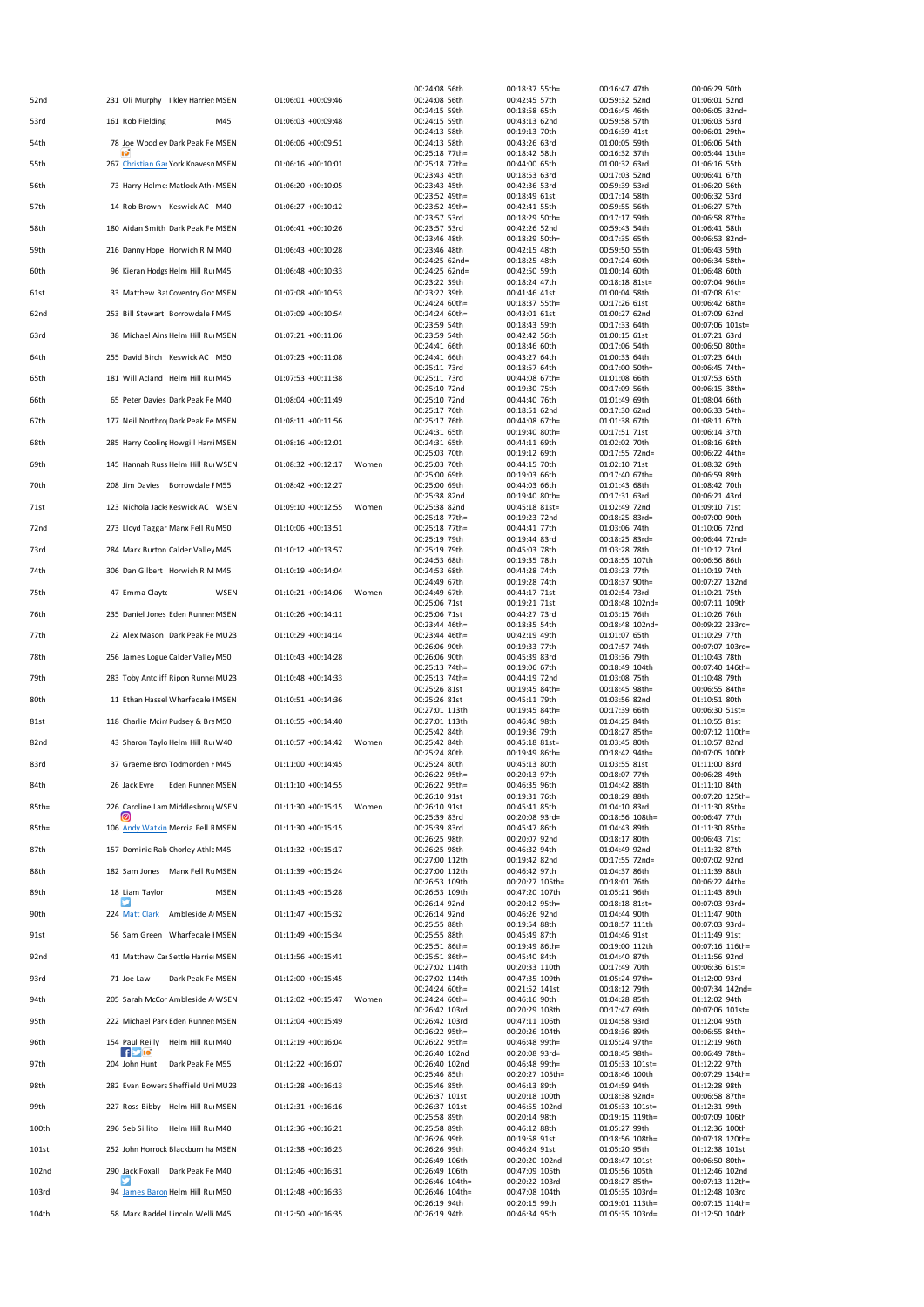| 105th | 110 Paul Crabtre &Bingley Harri M50        | 01:13:18 +00:17:03 |       | 00:26:15 93rd<br>00:26:15 93rd     | 00:20:12 95th=<br>00:46:27 93rd    | 00:19:01 113th=<br>01:05:28 100th | 00:07:50 153rd=<br>01:13:18 105th |
|-------|--------------------------------------------|--------------------|-------|------------------------------------|------------------------------------|-----------------------------------|-----------------------------------|
|       |                                            |                    |       | 00:26:22 95th=                     | 00:20:28 107th                     | 00:19:11 118th                    | 00:07:19 123rd=                   |
| 106th | 95 Craig Burrow Helm Hill Ru M45           | 01:13:20 +00:17:05 |       | 00:26:22 95th=<br>00:26:59 111th   | 00:46:50 101st<br>00:20:32 109th   | 01:06:01 106th<br>00:19:15 119th= | 01:13:20 106th<br>00:06:36 61st=  |
| 107th | 225 Wayne Croas Eden Runner MSEN           | 01:13:22 +00:17:07 |       | 00:26:59 111th<br>00:27:28 121st   | 00:47:31 108th<br>00:20:39 111th   | 01:06:46 110th<br>00:18:38 92nd=  | 01:13:22 107th<br>00:06:40 66th   |
| 108th | 199 Scott Morley Eden Runner MSEN          | 01:13:25 +00:17:10 |       | 00:27:28 121st                     | 00:48:07 113th                     | 01:06:45 109th                    | 01:13:25 108th                    |
| 109th | 30 Nick Barber Todmorden I M45             | 01:13:39 +00:17:24 |       | 00:27:09 115th<br>00:27:09 115th   | 00:20:45 113th=<br>00:47:54 112th  | 00:18:44 97th<br>01:06:38 108th   | 00:07:01 91st<br>01:13:39 109th   |
| 110th | 305 Arran Horne Northern Fel MU23          | 01:13:43 +00:17:28 |       | 00:27:49 128th<br>00:27:49 128th   | 00:19:55 89th<br>00:47:44 111th    | 00:18:42 94th=<br>01:06:26 107th  | 00:07:17 119th<br>01:13:43 110th  |
|       |                                            |                    |       | 00:29:04 149th                     | 00:19:57 90th                      | 00:18:08 78th                     | 00:06:42 68th=                    |
| 111th | 36 Andrew Broa Helm Hill Ru MSEN           | 01:13:51 +00:17:36 |       | 00:29:04 149th<br>00:27:26 119th   | 00:49:01 126th<br>00:21:01 116th   | 01:07:09 115th<br>00:18:37 90th=  | 01:13:51 111th<br>00:06:49 78th=  |
| 112th | 63 Jamie LawlerKeswick AC M40              | 01:13:53 +00:17:38 |       | 00:27:26 119th<br>00:27:24 117th=  | 00:48:27 117th<br>00:21:04 117th   | 01:07:04 113th<br>00:18:28 87th   | 01:13:53 112th<br>00:07:04 96th=  |
| 113th | 77 Jon Wright Todmorden I M50              | 01:14:00 +00:17:45 |       | 00:27:24 117th=                    | 00:48:28 118th                     | 01:06:56 111th                    | 01:14:00 113th                    |
| 114th | 80 Antonia Fan Ambleside A WSEN            | 01:14:07 +00:17:52 | Women | 00:26:50 107th<br>00:26:50 107th   | 00:21:22 129th<br>00:48:12 115th   | 00:18:51 105th<br>01:07:03 112th  | 00:07:04 96th=<br>01:14:07 114th  |
| 115th | 210 Adam Jackso Northern Fel M50           | 01:14:45 +00:18:30 |       | 00:27:50 129th<br>00:27:50 129th   | 00:21:13 124th<br>00:49:03 127th   | 00:19:06 116th<br>01:08:09 122nd  | 00:06:36 61st=<br>01:14:45 115th  |
|       | 79 William Proc Helm Hill Ru M60           | 01:14:49 +00:18:34 |       | 00:27:44 126th<br>00:27:44 126th   | 00:21:23 130th<br>00:49:07 128th   | 00:18:56 108th=<br>01:08:03 120th | 00:06:46 76th<br>01:14:49 116th   |
| 116th |                                            |                    |       | 00:27:51 130th                     | 00:20:40 112th                     | 00:18:42 94th=                    | 00:07:44 150th                    |
| 117th | 187 Peter Dear Halesowen A MSEN            | 01:14:57 +00:18:42 |       | 00:27:51 130th<br>00:27:24 117th=  | 00:48:31 119th<br>00:21:28 133rd=  | 01:07:13 116th<br>00:19:41 125th  | 01:14:57 117th<br>00:06:36 61st=  |
| 118th | 237 William Fish Dallam Runn MSEN          | 01:15:09 +00:18:54 |       | 00:27:24 117th=<br>00:27:46 127th  | 00:48:52 123rd<br>00:21:12 123rd   | 01:08:33 126th<br>00:18:53 106th  | 01:15:09 118th<br>00:07:22 128th  |
| 119th | 279 Mark Yoxon Helm Hill Ru MSEN           | 01:15:13 +00:18:58 |       | 00:27:46 127th                     | 00:48:58 124th                     | 01:07:51 119th                    | 01:15:13 119th                    |
| 120th | 66 Ed Gamble Cheshire Hill M55             | 01:15:24 +00:19:09 |       | 00:27:13 116th<br>00:27:13 116th   | 00:21:00 115th<br>00:48:13 116th   | 00:19:18 121st=<br>01:07:31 117th | 00:07:53 158th<br>01:15:24 120th  |
| 121st | 10 James Hawo Keswick AC M50               | 01:15:26 +00:19:11 |       | 00:28:00 132nd<br>00:28:00 132nd   | 00:21:09 118th<br>00:49:09 130th   | 00:19:09 117th<br>01:08:18 124th  | 00:07:08 105th<br>01:15:26 121st  |
|       |                                            |                    |       | 00:26:51 108th                     | 00:21:17 126th                     | 00:19:32 123rd                    | 00:07:52 156th=                   |
| 122nd | 245 Sophie Likem Cumberland WSEN           | 01:15:32 +00:19:17 | Women | 00:26:51 108th<br>00:26:46 104th=  | 00:48:08 114th<br>00:20:19 101st   | 01:07:40 118th<br>00:20:00 134th  | 01:15:32 122nd<br>00:08:29 194th= |
| 123rd | 270 David Millike Salford Harri M55        | 01:15:34 +00:19:19 |       | 00:26:46 104th=<br>00:27:39 124th  | 00:47:05 103rd<br>00:21:10 119th=  | 01:07:05 114th<br>00:19:35 124th  | 01:15:34 123rd<br>00:07:36 144th  |
| 124th | 31 Charlie Parki Calder Valley MU23        | 01:16:00 +00:19:45 |       | 00:27:39 124th                     | 00:48:49 122nd                     | 01:08:24 125th                    | 01:16:00 124th                    |
| 125th | 175 Justin Tancre Helm Hill Ru M45         | 01:16:02 +00:19:47 |       | 00:27:38 123rd<br>00:27:38 123rd   | 00:21:10 119th=<br>00:48:48 121st  | 00:20:10 139th<br>01:08:58 128th  | 00:07:04 96th=<br>01:16:02 125th  |
|       | 92 Stuart Heavis Barlick Fell R MSEN       | 01:16:12 +00:19:57 |       | 00:28:33 140th                     | 00:21:39 135th                     | 00:19:18 121st=<br>01:09:30 132nd | 00:06:42 68th=                    |
| 126th | ⊚ ^                                        |                    |       | 00:28:33 140th<br>00:28:03 134th   | 00:50:12 135th<br>00:21:15 125th   | 00:19:43 126th                    | 01:16:12 126th<br>00:07:15 114th= |
| 127th | 220 Hal Roberts Dark Peak Fe MSEN          | 01:16:16 +00:20:01 |       | 00:28:03 134th<br>00:27:27 120th   | 00:49:18 133rd=<br>00:21:10 119th= | 01:09:01 129th<br>00:20:16 142nd  | 01:16:16 127th<br>00:07:26 130th= |
| 128th | 39 Dave Nuttall Bowland Fell M55           | 01:16:19 +00:20:04 |       | 00:27:27 120th<br>00:25:13 74th=   | 00:48:37 120th<br>00:19:25 73rd    | 01:08:53 127th<br>00:23:29 223rd= | 01:16:19 128th<br>00:08:18 183rd  |
| 129th | 166 Matthew Fre Settle Harrie MSEN         | 01:16:25 +00:20:10 |       | 00:25:13 74th=                     | 00:44:38 75th                      | 01:08:07 121st                    | 01:16:25 129th                    |
| 130th | 16 Andy Davies Mercia Fell F M50           | 01:16:27 +00:20:12 |       | 00:26:58 110th<br>00:26:58 110th   | 00:20:45 113th=<br>00:47:43 110th  | 00:20:33 148th=<br>01:08:16 123rd | 00:08:11 177th=<br>01:16:27 130th |
| 131st | 4 Darren Fishw Chorley Athle M50           | 01:16:30 +00:20:15 |       | 00:28:02 133rd<br>00:28:02 133rd   | 00:21:11 122nd<br>00:49:13 132nd   | 00:20:01 135th<br>01:09:14 131st  | 00:07:16 116th=<br>01:16:30 131st |
|       | 198 Ross Coles                             | 01:16:53 +00:20:38 |       | 00:28:41 143rd                     | 00:21:42 136th                     | 00:19:46 128th                    | 00:06:44 72nd=                    |
| 132nd | <b>MSEN</b>                                |                    |       | 00:28:41 143rd<br>00:28:07 136th   | 00:50:23 142nd<br>00:22:27 152nd   | 01:10:09 137th<br>00:19:01 113th= | 01:16:53 132nd<br>00:07:29 134th= |
| 133rd | 1 Eve Pannone Eden Runner WU23             | 01:17:04 +00:20:49 | Women | 00:28:07 136th<br>00:27:42 125th   | 00:50:34 145th<br>00:21:26 132nd   | 01:09:35 133rd<br>00:19:54 130th  | 01:17:04 133rd<br>00:08:07 171st  |
| 134th | 69 Paul Cornock Shettleston I MSEN         | 01:17:09 +00:20:54 |       | 00:27:42 125th<br>00:28:55 146th=  | 00:49:08 129th<br>00:21:21 128th   | 01:09:02 130th<br>00:19:44 127th  | 01:17:09 134th<br>00:07:28 133rd  |
| 135th | 193 Richard Wils Kendal Amat M40           | 01:17:28 +00:21:13 |       | 00:28:55 146th=                    | 00:50:16 138th                     | 01:10:00 136th                    | 01:17:28 135th                    |
| 136th | 233 Simon Whitt Helm Hill Ru M40           | 01:17:31 +00:21:16 |       | 00:28:21 137th<br>00:28:21 137th   | 00:21:53 142nd<br>00:50:14 136th=  | 00:19:59 133rd<br>01:10:13 139th  | 00:07:18 120th=<br>01:17:31 136th |
| 137th | 243 Tom Ratcliff York Knavesr MSEN         | 01:17:41 +00:21:26 |       | 00:28:22 138th<br>00:28:22 138th   | 00:21:58 143rd<br>00:50:20 140th   | 00:20:08 138th<br>01:10:28 140th  | 00:07:13 112th=<br>01:17:41 137th |
|       |                                            |                    |       | 00:27:58 131st                     | 00:21:20 127th                     | 00:20:28 144th                    | 00:08:17 182nd                    |
| 138th | 313 Ian Ferguson Bingley Harri M60         | 01:18:03 +00:21:48 |       | 00:27:58 131st<br>00:25:51 86th=   | 00:49:18 133rd=<br>00:23:19 177th= | 01:09:46 135th<br>00:20:31 145th= | 01:18:03 138th<br>00:08:42 206th  |
| 139th | 125 Claire Duck Leeds City At WSEN         | 01:18:23 +00:22:08 | Women | 00:25:51 86th=<br>00:28:27 139th   | 00:49:10 131st<br>00:21:47 139th   | 01:09:41 134th<br>00:20:21 143rd  | 01:18:23 139th<br>00:07:49 152nd  |
| 140th | 247 James Corde Stockport Ha M45           | 01:18:24 +00:22:09 |       | 00:28:27 139th<br>00:28:57 148th   | 00:50:14 136th=<br>00:22:30 153rd  | 01:10:35 141st<br>00:19:56 131st= | 01:18:24 140th<br>00:07:03 93rd=  |
| 141st | 217 Muir Morton Pennine Fell M45           | 01:18:26 +00:22:11 |       | 00:28:57 148th                     | 00:51:27 149th                     | 01:11:23 145th                    | 01:18:26 141st                    |
| 142nd | 288 Robert Tanse Clapham Cha M45           | 01:18:38 +00:22:23 |       | 00:28:47 144th<br>00:28:47 144th   | 00:21:45 138th<br>00:50:32 144th   | 00:20:11 140th<br>01:10:43 142nd  | 00:07:55 161st<br>01:18:38 142nd  |
| 143rd | 311 Marcus Taylc Horwich R M M50           | 01:18:44 +00:22:29 |       | 00:28:55 146th=<br>00:28:55 146th= | 00:21:43 137th<br>00:50:38 146th   | 00:20:40 151st<br>01:11:18 144th  | 00:07:26 130th=<br>01:18:44 143rd |
|       |                                            |                    |       | 00:29:09 151st                     | 00:22:14 147th                     | 00:20:04 136th=                   | 00:07:29 134th=                   |
| 144th | 189 Thomas Entv Dark Peak Fe MSEN          | 01:18:56 +00:22:41 |       | 00:29:09 151st<br>00:28:05 135th   | 00:51:23 148th<br>00:22:12 145th   | 01:11:27 148th<br>00:21:09 160th= | 01:18:56 144th<br>00:07:40 146th= |
| 145th | 195 Elliot Grahan Eden Runner MSEN<br>10   | 01:19:06 +00:22:51 |       | 00:28:05 135th<br>00:28:53 145th   | 00:50:17 139th<br>00:21:28 133rd=  | 01:11:26 147th<br>00:20:31 145th= | 01:19:06 145th<br>00:08:16 181st  |
| 146th | 301 Neil McGoun Orion Harrier M40          | 01:19:08 +00:22:53 |       | 00:28:53 145th                     | 00:50:21 141st                     | 01:10:52 143rd                    | 01:19:08 146th                    |
| 147th | 86 Rachel Pilling Pudsey & Bra WSEN        | 01:19:22 +00:23:07 | Women | 00:29:06 150th<br>00:29:06 150th   | 00:23:03 169th<br>00:52:09 154th=  | 00:19:49 129th<br>01:11:58 150th  | 00:07:24 129th<br>01:19:22 147th  |
| 148th | 254 Jon Green Preston Harri M45            | 01:19:47 +00:23:32 |       | 00:29:56 170th<br>00:29:56 170th   | 00:22:13 146th<br>00:52:09 154th=  | 00:20:31 145th=<br>01:12:40 152nd | 00:07:07 103rd=<br>01:19:47 148th |
| 149th | 294 Stephen Will Bishops Stor M45          | 01:19:56 +00:23:41 |       | 00:27:35 122nd<br>00:27:35 122nd   | 00:21:25 131st<br>00:49:00 125th   | 00:21:11 162nd<br>01:10:11 138th  | 00:09:45 249th=<br>01:19:56 149th |
|       |                                            |                    |       | 00:29:22 156th                     | 00:22:07 144th                     | 00:19:56 131st=                   | 00:08:33 198th                    |
| 150th | 183 Chris Neil<br><b>MSEN</b>              | 01:19:58 +00:23:43 |       | 00:29:22 156th<br>00:29:25 158th   | 00:51:29 150th<br>00:22:51 164th   | 01:11:25 146th<br>00:20:04 136th= | 01:19:58 150th<br>00:07:50 153rd= |
| 151st | 120 Finty Royle Chorley Athle WU23<br>^ ا+ | 01:20:10 +00:23:55 | Women | 00:29:25 158th<br>00:29:13 152nd   | 00:52:16 160th<br>00:22:58 165th   | 01:12:20 151st<br>00:20:37 150th  | 01:20:10 151st<br>00:07:31 139th  |
| 152nd | 55 Annie Hassel Todmorden I WSEN           | 01:20:19 +00:24:04 | Women | 00:29:13 152nd                     | 00:52:11 156th                     | 01:12:48 153rd                    | 01:20:19 152nd                    |
| 153rd | 168 Majka Kunick Dark Peak Fe W40          | 01:20:27 +00:24:12 | Women | 00:29:32 160th<br>00:29:32 160th   | 00:22:42 161st<br>00:52:14 158th   | 00:20:43 152nd<br>01:12:57 155th  | 00:07:30 137th=<br>01:20:27 153rd |
| 154th | 28 Ben Fidrmuc<br><b>MSEN</b>              | 01:20:40 +00:24:25 |       | 00:29:47 163rd=<br>00:29:47 163rd= | 00:22:37 157th=<br>00:52:24 163rd  | 00:20:56 154th<br>01:13:20 159th  | 00:07:20 125th=<br>01:20:40 154th |
|       |                                            |                    |       | 00:28:38 142nd                     | 00:21:49 140th                     | 00:21:18 166th                    | 00:08:58 218th=                   |
| 155th | 109 Jared Forte Mercia Fell FMU23          | 01:20:43 +00:24:28 |       | 00:28:38 142nd<br>00:29:54 169th   | 00:50:27 143rd<br>00:22:35 156th   | 01:11:45 149th<br>00:20:48 153rd  | 01:20:43 155th<br>00:07:30 137th= |
| 156th | 298 Tom Smith Bowland Fell M55             | 01:20:47 +00:24:32 |       | 00:29:54 169th<br>00:29:26 159th   | 00:52:29 165th<br>00:23:05 171st   | 01:13:17 158th<br>00:20:33 148th= | 01:20:47 156th<br>00:07:46 151st  |
| 157th | 200 Sam Braithw Eden Runner MSEN           | 01:20:50 +00:24:35 |       | 00:29:26 159th                     | 00:52:31 166th                     | 01:13:04 156th                    | 01:20:50 157th                    |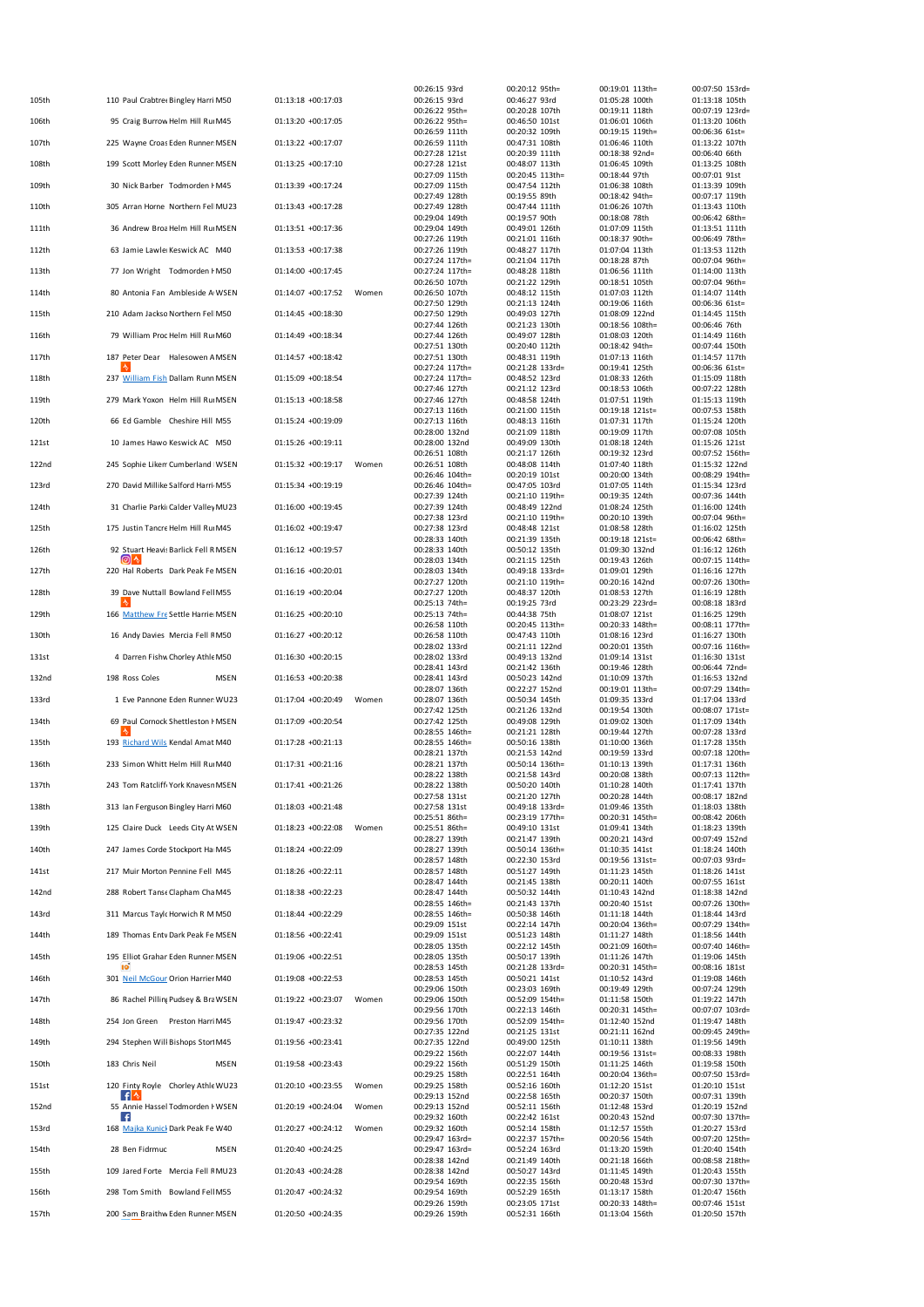|       |                                            |                    |       | 00:29:37 161st                     | 00:22:20 148th                     | 00:21:15 164th                     | 00:08:05 168th                    |
|-------|--------------------------------------------|--------------------|-------|------------------------------------|------------------------------------|------------------------------------|-----------------------------------|
| 158th | 221 Matt Wilson Kendal Amat M45<br>. F 1   | 01:21:17 +00:25:02 |       | 00:29:37 161st<br>00:28:35 141st   | 00:51:57 153rd<br>00:22:23 151st   | 01:13:12 157th<br>00:21:57 187th=  | 01:21:17 158th<br>00:08:28 193rd  |
| 159th | 234 Neil Walker Altrincham 8 M40           | 01:21:23 +00:25:08 |       | 00:28:35 141st                     | 00:50:58 147th                     | 01:12:55 154th                     | 01:21:23 159th                    |
| 160th | 2 Colin Haught Pennine Fell M45            | 01:21:26 +00:25:11 |       | 00:29:47 163rd=<br>00:29:47 163rd= | 00:22:39 159th=<br>00:52:26 164th  | 00:21:19 167th<br>01:13:45 160th   | 00:07:41 148th=<br>01:21:26 160th |
|       | $f \trianglerighteq 0$                     |                    |       | 00:29:59 175th                     | 00:22:47 162nd                     | 00:21:09 160th=                    | 00:07:34 142nd=                   |
| 161st | 83 Daniel Lathar Buxton AC MSEN            | 01:21:29 +00:25:14 |       | 00:29:59 175th<br>00:29:16 154th   | 00:52:46 168th<br>00:22:59 166th   | 01:13:55 161st<br>00:21:48 180th   | 01:21:29 161st<br>00:07:41 148th  |
| 162nd | 54 Joe Blackett Dark Peak Fe M55<br>Θ      | 01:21:44 +00:25:29 |       | 00:29:16 154th                     | 00:52:15 159th                     | 01:14:03 162nd                     | 01:21:44 162nd                    |
| 163rd | 300 James Robin<br><b>MSEN</b>             | 01:21:58 +00:25:43 |       | 00:29:15 153rd<br>00:29:15 153rd   | 00:23:36 190th<br>00:52:51 170th=  | 00:21:35 170th<br>01:14:26 167th   | 00:07:32 140th=<br>01:21:58 163rd |
|       |                                            |                    |       | 00:29:50 167th                     | 00:22:31 154th=                    | 00:21:46 179th                     | 00:08:06 169th=                   |
| 164th | 21 Chris Rowe North Shield: M45            | 01:22:13 +00:25:58 |       | 00:29:50 167th<br>00:29:17 155th   | 00:52:21 161st<br>00:22:22 150th   | 01:14:07 164th<br>00:22:30 202nd   | 01:22:13 164th<br>00:08:06 169th  |
| 165th | 136 David Fort Clayton-le-M M45            | 01:22:15 +00:26:00 |       | 00:29:17 155th                     | 00:51:39 151st                     | 01:14:09 165th                     | 01:22:15 165th                    |
| 166th | . fl≫l ∿<br>295 Scott White Keswick AC M45 | 01:22:23 +00:26:08 |       | 00:29:24 157th<br>00:29:24 157th   | 00:22:31 154th=<br>00:51:55 152nd  | 00:22:28 201st<br>01:14:23 166th   | 00:08:00 164th<br>01:22:23 166th  |
|       |                                            | 01:22:25 +00:26:10 |       | 00:31:49 218th                     | 00:23:11 174th                     | 00:20:13 141st                     | 00:07:12 110th=                   |
| 167th | 310 Matthew The<br><b>MSEN</b>             |                    |       | 00:31:49 218th<br>00:30:01 176th   | 00:55:00 199th<br>00:24:12 207th   | 01:15:13 174th<br>00:21:03 156th   | 01:22:25 167th<br>00:07:38 145th  |
| 168th | 131 Natalie Bead Ambleside A WSEN          | 01:22:54 +00:26:39 | Women | 00:30:01 176th<br>00:29:58 172nd=  | 00:54:13 185th=<br>00:23:00 167th  | 01:15:16 175th<br>00:21:08 158th=  | 01:22:54 168th<br>00:08:49 212th= |
| 169th | 215 Lily Higgins Halesowen A WU23          | 01:22:55 +00:26:40 | Women | 00:29:58 172nd=                    | 00:52:58 173rd                     | 01:14:06 163rd                     | 01:22:55 169th                    |
| 170th | 312 Daniel Worse<br><b>MSEN</b>            | 01:22:58 +00:26:43 |       | 00:31:01 194th<br>00:31:01 194th   | 00:23:17 176th<br>00:54:18 188th   | 00:21:08 158th=<br>01:15:26 177th  | 00:07:32 140th=<br>01:22:58 170th |
|       |                                            |                    |       | 00:29:58 172nd=                    | 00:22:50 163rd                     | 00:21:43 176th                     | 00:08:30 196th                    |
| 171st | 46 Paul Jeggo Springfield S M60            | 01:23:01 +00:26:46 |       | 00:29:58 172nd=<br>00:30:25 185th  | 00:52:48 169th<br>00:23:23 182nd   | 01:14:31 168th=<br>00:21:22 168th  | 01:23:01 171st<br>00:07:54 159th  |
| 172nd | 281 Sean Robins (Howgill Harri M40         | 01:23:04 +00:26:49 |       | 00:30:25 185th                     | 00:53:48 178th                     | 01:15:10 173rd                     | 01:23:04 172nd                    |
| 173rd | 186 Victor Belsha Denbigh Harı M60         | 01:23:07 +00:26:52 |       | 00:29:46 162nd<br>00:29:46 162nd   | 00:22:37 157th=<br>00:52:23 162nd  | 00:22:20 196th=<br>01:14:43 170th= | 00:08:24 187th=<br>01:23:07 173rd |
|       |                                            |                    |       | 00:29:57 171st                     | 00:22:39 159th=                    | 00:21:55 186th                     | 00:08:39 201st=                   |
| 174th | 142 David Whitfie<br>M55                   | 01:23:10 +00:26:55 |       | 00:29:57 171st<br>00:31:02 195th   | 00:52:36 167th<br>00:23:49 198th   | 01:14:31 168th=<br>00:21:05 157th  | 01:23:10 174th<br>00:07:20 125th  |
| 175th | 297 Matthew BorBowland Fell M50            | 01:23:16 +00:27:01 |       | 00:31:02 195th                     | 00:54:51 196th                     | 01:15:56 184th                     | 01:23:16 175th                    |
| 176th | 137 Peter Germa Helm Hill Ru M40           | 01:23:18 +00:27:03 |       | 00:29:48 165th<br>00:29:48 165th   | 00:23:04 170th<br>00:52:52 172nd   | 00:22:32 203rd=<br>01:15:24 176th  | 00:07:54 159th=<br>01:23:18 176th |
|       |                                            |                    |       | 00:29:49 166th                     | 00:23:02 168th                     | 00:21:52 182nd=                    | 00:08:41 205th                    |
| 177th | 7 Kate Archer Ilkley Harrier W40           | 01:23:24 +00:27:09 | Women | 00:29:49 166th<br>00:30:22 184th   | 00:52:51 170th=<br>00:23:24 183rd= | 01:14:43 170th=<br>00:21:49 181st  | 01:23:24 177th<br>00:07:52 156th= |
| 178th | 264 Jonathan Em Calder Valley M60          | 01:23:27 +00:27:12 |       | 00:30:22 184th                     | 00:53:46 177th                     | 01:15:35 181st                     | 01:23:27 178th                    |
| 179th | 251 Toby Wallis Macclesfield MSEN          | 01:23:46 +00:27:31 |       | 00:31:14 201st<br>00:31:14 201st   | 00:23:30 186th<br>00:54:44 193rd   | 00:21:01 155th<br>01:15:45 182nd   | 00:08:01 165th<br>01:23:46 179th  |
|       |                                            | 01:23:48 +00:27:33 |       | 00:30:10 181st                     | 00:23:56 200th=                    | 00:21:40 173rd                     | 00:08:02 166th                    |
| 180th | 156 Julie Darigal: Penistone Fo W50        |                    | Women | 00:30:10 181st<br>00:31:09 199th   | 00:54:06 183rd<br>00:23:32 187th=  | 01:15:46 183rd<br>00:22:03 190th   | 01:23:48 180th<br>00:07:10 107th= |
| 181st | 57 Tom Treasur Mercia Fell F MSEN          | 01:23:54 +00:27:39 |       | 00:31:09 199th<br>00:29:58 172nd=  | 00:54:41 192nd<br>00:24:13 208th   | 01:16:44 192nd=<br>00:21:16 165th  | 01:23:54 181st<br>00:08:29 194th  |
| 182nd | 138 Juliet Downs Sale Harriers WU23        | 01:23:56 +00:27:41 | Women | 00:29:58 172nd=                    | 00:54:11 184th                     | 01:15:27 178th                     | 01:23:56 182nd                    |
| 183rd | 265 Paul Jenning: Cumberland M55           | 01:23:57 +00:27:42 |       | 00:31:45 215th<br>00:31:45 215th   | 00:23:32 187th=<br>00:55:17 205th  | 00:21:30 169th<br>01:16:47 195th   | 00:07:10 107th=<br>01:23:57 183rd |
|       |                                            |                    |       | 00:30:06 179th=                    | 00:23:47 196th                     | 00:21:41 174th=                    | 00:08:24 187th=                   |
| 184th | 87 Katherine Do Keswick AC WSEN            | 01:23:58 +00:27:43 | Women | 00:30:06 179th=<br>00:31:42 212th= | 00:53:53 180th<br>00:23:20 179th   | 01:15:34 179th=<br>00:21:41 174th= | 01:23:58 184th<br>00:07:19 123rd  |
| 185th | 17 Mark Agnew Mercia Fell FM50             | 01:24:02 +00:27:47 |       | 00:31:42 212th=                    | 00:55:02 201st                     | 01:16:43 191st                     | 01:24:02 185th                    |
| 186th | 144 Nick Sebley Black Combe M60            | 01:24:06 +00:27:51 |       | 00:30:40 190th<br>00:30:40 190th   | 00:23:09 172nd<br>00:53:49 179th   | 00:21:45 177th=<br>01:15:34 179th= | 00:08:32 197th<br>01:24:06 186th  |
|       |                                            |                    |       | 00:31:00 192nd=                    | 00:23:13 175th                     | 00:21:53 185th                     | 00:08:04 167th                    |
| 187th | 127 Ken Maynard Sunderland S M60           | 01:24:10 +00:27:55 |       | 00:31:00 192nd=<br>00:29:51 168th  | 00:54:13 185th=<br>00:22:21 149th  | 01:16:06 186th<br>00:22:50 209th   | 01:24:10 187th<br>00:09:13 227th  |
| 188th | 155 Jim Andrews Helm Hill Ru M55           | 01:24:15 +00:28:00 |       | 00:29:51 168th                     | 00:52:12 157th                     | 01:15:02 172nd                     | 01:24:15 188th                    |
| 189th | 202 Jean Brown Clayton-le-MW50             | 01:24:22 +00:28:07 | Women | 00:31:05 196th<br>00:31:05 196th   | 00:23:43 194th<br>00:54:48 195th   | 00:21:13 163rd<br>01:16:01 185th   | 00:08:21 185th=<br>01:24:22 189th |
| 190th | 261 Stephen Mor Calder Valley M65          | 01:24:26 +00:28:11 |       | 00:30:50 191st<br>00:30:50 191st   | 00:23:42 193rd<br>00:54:32 190th   | 00:21:57 187th=<br>01:16:29 190th  | 00:07:57 162nd<br>01:24:26 190th  |
|       |                                            |                    |       | 00:30:05 177th=                    | 00:23:10 173rd                     | 00:23:11 214th                     | 00:08:21 185th=                   |
| 191st | 3 Brian Hickey FRA<br>M <sub>55</sub>      | 01:24:47 +00:28:32 |       | 00:30:05 177th=<br>00:31:12 200th  | 00:53:15 174th<br>00:23:34 189th   | 01:16:26 189th<br>00:22:07 192nd   | 01:24:47 191st<br>00:07:58 163rd  |
| 192nd | 309 Ben Huntingt Mercia Fell F MSEN        | 01:24:51 +00:28:36 |       | 00:31:12 200th                     | 00:54:46 194th                     | 01:16:53 196th                     | 01:24:51 192nd                    |
| 193rd | 32 Peter Tayler Black Combe M55            | 01:24:53 +00:28:38 |       | 00:31:00 192nd=<br>00:31:00 192nd= | 00:24:01 204th<br>00:55:01 200th   | 00:21:45 177th=<br>01:16:46 194th  | 00:08:07 171st=<br>01:24:53 193rd |
|       |                                            |                    |       | 00:31:17 202nd                     | 00:23:48 197th                     | 00:21:39 172nd                     | 00:08:11 177th=                   |
| 194th | 81 Leigh Warbu Bowland Fell M60            | 01:24:55 +00:28:40 |       | 00:31:17 202nd<br>00:30:36 187th   | 00:55:05 202nd<br>00:23:21 180th=  | 01:16:44 192nd=<br>00:22:14 195th  | 01:24:55 194th<br>00:08:46 209th= |
| 195th | 171 Neil Swan Holcombe Ha M45              | 01:24:57 +00:28:42 |       | 00:30:36 187th                     | 00:53:57 181st                     | 01:16:11 187th                     | 01:24:57 195th                    |
| 196th | 266 Carlos Bedso Cheshire Hill M50         | 01:25:03 +00:28:48 |       | 00:30:33 186th<br>00:30:33 186th   | 00:23:55 199th<br>00:54:28 189th   | 00:22:27 200th<br>01:16:55 197th   | 00:08:08 173rd=<br>01:25:03 196th |
|       | 214 Patrick McIve Black Combe M55          | 01:25:13 +00:28:58 |       | 00:31:32 205th<br>00:31:32 205th   | 00:23:41 192nd<br>00:55:13 204th   | 00:21:52 182nd=<br>01:17:05 199th  | 00:08:08 173rd=<br>01:25:13 197th |
| 197th |                                            |                    |       | 00:31:39 209th                     | 00:24:07 205th                     | 00:21:38 171st                     | 00:08:08 173rd=                   |
| 198th | 164 Richard Pursi York Acorn R MSEN        | 01:25:32 +00:29:17 |       | 00:31:39 209th<br>00:31:42 212th=  | 00:55:46 209th<br>00:23:29 185th   | 01:17:24 201st<br>00:22:20 196th=  | 01:25:32 198th<br>00:08:19 184th  |
| 199th | 304 Phil Scarf<br>Calder Valley M55        | 01:25:50 +00:29:35 |       | 00:31:42 212th=                    | 00:55:11 203rd                     | 01:17:31 202nd                     | 01:25:50 199th                    |
| 200th | 42 Simon Entwi Pennine Fell M65            | 01:25:56 +00:29:41 |       | 00:31:29 204th<br>00:31:29 204th   | 00:24:27 215th<br>00:55:56 211th=  | 00:21:52 182nd=<br>01:17:48 204th  | 00:08:08 173rd=<br>01:25:56 200th |
|       |                                            |                    |       | 00:31:24 203rd                     | 00:24:25 213th=                    | 00:22:04 191st                     | 00:08:27 191st=                   |
| 201st | 50 Ian Fraser East Cheshir M55<br>. f ^    | 01:26:20 +00:30:05 |       | 00:31:24 203rd<br>00:30:15 182nd   | 00:55:49 210th<br>00:23:19 177th=  | 01:17:53 205th<br>00:23:27 222nd   | 01:26:20 201st<br>00:09:22 233rd= |
| 202nd | 188 Sean Warbur Salford Harri M40          | 01:26:23 +00:30:08 |       | 00:30:15 182nd                     | 00:53:34 176th                     | 01:17:01 198th                     | 01:26:23 202nd                    |
| 203rd | 277 Tony Bolton Northern Fel M55           | 01:26:25 +00:30:10 |       | 00:30:39 189th<br>00:30:39 189th   | 00:23:24 183rd=<br>00:54:03 182nd  | 00:22:20 196th=<br>01:16:23 188th  | 00:10:02 255th=<br>01:26:25 203rd |
|       |                                            |                    |       | 00:32:02 219th                     | 00:24:00 203rd                     | 00:22:09 194th                     | 00:08:24 187th=                   |
| 204th | 64 Steve Watha Black Combe M60<br>÷        | 01:26:35 +00:30:20 |       | 00:32:02 219th<br>00:30:05 177th=  | 00:56:02 213th<br>00:24:10 206th   | 01:18:11 207th<br>00:23:26 220th=  | 01:26:35 204th<br>00:08:58 218th= |
| 205th | 185 Rowena Broy Bowland Fell W55           | 01:26:39 +00:30:24 | Women | 00:30:05 177th=                    | 00:54:15 187th                     | 01:17:41 203rd                     | 01:26:39 205th                    |
| 206th | 184 Anne Edwarc Black Combe WSEN           | 01:26:56 +00:30:41 | Women | 00:31:38 208th<br>00:31:38 208th   | 00:24:18 210th<br>00:55:56 211th=  | 00:22:02 189th<br>01:17:58 206th   | 00:08:58 218th=<br>01:26:56 206th |
|       | 72 Jean Powell Wharfedale   W50            | 01:27:19 +00:31:04 |       | 00:31:41 211th                     | 00:24:41 223rd                     | 00:22:44 207th                     | 00:08:13 179th                    |
| 207th |                                            |                    | Women | 00:31:41 211th<br>00:31:08 198th   | 00:56:22 217th<br>00:24:14 209th   | 01:19:06 214th<br>00:23:06 213th   | 01:27:19 207th<br>00:08:53 216th  |
| 208th | 59 Bob Foremar Matlock Athl M60            | 01:27:21 +00:31:06 |       | 00:31:08 198th<br>00:31:06 197th   | 00:55:22 206th<br>00:23:46 195th   | 01:18:28 210th=<br>00:23:41 228th  | 01:27:21 208th<br>00:08:49 212th= |
| 209th | 48 Jackie Murdy South Shield: W55          | 01:27:22 +00:31:07 | Women | 00:31:06 197th                     | 00:54:52 197th                     | 01:18:33 212th                     | 01:27:22 209th                    |
| 210th | 114 Alan Barr<br>Howgill Harri M45         | 01:27:24 +00:31:09 |       | 00:31:47 216th<br>00:31:47 216th   | 00:23:57 202nd<br>00:55:44 208th   | 00:22:32 203rd=<br>01:18:16 208th  | 00:09:08 226th<br>01:27:24 210th  |
|       |                                            |                    |       |                                    |                                    |                                    |                                   |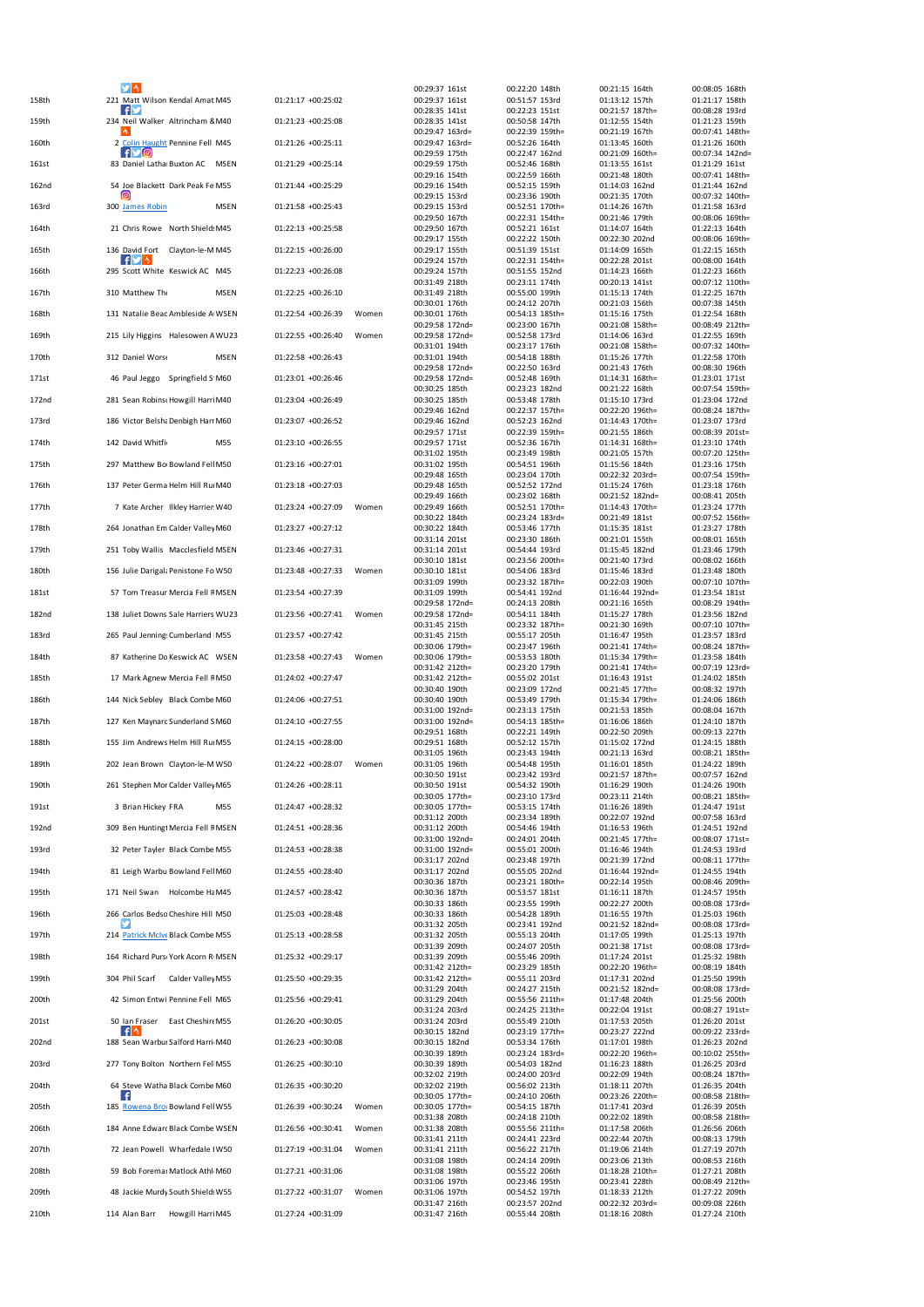| 211th  | 35 Melanie Blac Todmorden I W55          | 01:27:28 +00:31:13 | Women | 00:31:37 206th=<br>00:31:37 206th= | 00:24:39 221st<br>00:56:16 216th  | 00:22:33 205th<br>01:18:49 213th  | 00:08:39 201st=<br>01:27:28 211th |
|--------|------------------------------------------|--------------------|-------|------------------------------------|-----------------------------------|-----------------------------------|-----------------------------------|
|        |                                          |                    |       | 00:30:19 183rd                     | 00:24:40 222nd                    | 00:23:29 223rd=                   | 00:09:16 229th                    |
| 212th  | 129 Rebecca Patr Todmorden I W50         | 01:27:44 +00:31:29 | Women | 00:30:19 183rd                     | 00:54:59 198th                    | 01:18:28 210th=                   | 01:27:44 212th                    |
| 213th  | 191 Anna Jane M Borrowdale I W60         | 01:27:51 +00:31:36 | Women | 00:31:37 206th=<br>00:31:37 206th= | 00:24:37 219th=<br>00:56:14 215th | 00:23:00 211th<br>01:19:14 216th  | 00:08:37 199th:<br>01:27:51 213th |
|        |                                          |                    |       | 00:30:06 179th=                    | 00:23:21 180th=                   | 00:23:53 230th                    | 00:10:40 270th                    |
| 214th  | 108 Brian Thomp Helm Hill Ru M65         | 01:28:00 +00:31:45 |       | 00:30:06 179th=<br>00:30:37 188th  | 00:53:27 175th<br>00:23:56 200th= | 01:17:20 200th<br>00:23:44 229th  | 01:28:00 214th<br>00:09:45 249th= |
| 215th  | 45 David Parking Preston Harri M55       | 01:28:02 +00:31:47 |       | 00:30:37 188th                     | 00:54:33 191st                    | 01:18:17 209th                    | 01:28:02 215th                    |
| 216th  | 146 John Garnett Settle Harrie M55       | 01:28:09 +00:31:54 |       | 00:32:12 221st<br>00:32:12 221st   | 00:24:51 226th<br>00:57:03 222nd  | 00:22:08 193rd<br>01:19:11 215th  | 00:08:58 218th<br>01:28:09 216th  |
|        |                                          |                    |       | 00:32:08 220th                     | 00:25:01 228th                    | 00:22:49 208th                    | 00:08:46 209th                    |
| 217th  | 34 Robert Halst Todmorden I M60<br>[ල    | 01:28:44 +00:32:29 |       | 00:32:08 220th                     | 00:57:09 223rd                    | 01:19:58 221st                    | 01:28:44 217th                    |
| 218th  | 209 Heidi Dyson Keswick AC WSEN          | 01:28:54 +00:32:39 | Women | 00:32:59 233rd<br>00:32:59 233rd   | 00:24:25 213th=<br>00:57:24 225th | 00:23:03 212th<br>01:20:27 223rd  | 00:08:27 191st=<br>01:28:54 218th |
|        |                                          |                    |       | 00:31:48 217th                     | 00:24:35 218th                    | 00:22:56 210th                    | 00:09:38 243rd                    |
| 219th  | 223 Jennie Chatt« Cumberland W50         | 01:28:57 +00:32:42 | Women | 00:31:48 217th<br>00:31:44 214th   | 00:56:23 218th<br>00:23:40 191st  | 01:19:19 217th<br>00:23:56 231st  | 01:28:57 219th<br>00:09:43 245th  |
| 220th  | 258 Laurence Ma Pudsey & Bra M40         | 01:29:03 +00:32:48 |       | 00:31:44 214th                     | 00:55:24 207th                    | 01:19:20 218th                    | 01:29:03 220th                    |
|        |                                          |                    |       | 00:33:30 238th                     | 00:25:02 229th                    | 00:22:23 199th                    | 00:08:14 180th                    |
| 221st  | 211 Rachel Findla Keswick AC WSEN        | 01:29:09 +00:32:54 | Women | 00:33:30 238th<br>00:32:37 228th   | 00:58:32 229th<br>00:24:23 212th  | 01:20:55 226th<br>00:22:40 206th  | 01:29:09 221st<br>00:09:39 244th  |
| 222nd  | 102 Deborah Gov Accrington R W55         | 01:29:19 +00:33:04 | Women | 00:32:37 228th                     | 00:57:00 221st                    | 01:19:40 220th                    | 01:29:19 222nd                    |
| 223rd  | 119 Alice Gamble Sheffield Uni WU23      | 01:29:34 +00:33:19 | Women | 00:31:40 210th<br>00:31:40 210th   | 00:24:28 216th=<br>00:56:08 214th | 00:23:22 217th<br>01:19:30 219th  | 00:10:04 258th<br>01:29:34 223rd  |
|        |                                          |                    |       | 00:32:58 232nd                     | 00:24:37 219th=                   | 00:23:16 215th                    | 00:08:46 209th=                   |
| 224th  | 147 Lyn Thompsc Keswick AC W65           | 01:29:37 +00:33:22 | Women | 00:32:58 232nd<br>00:32:33 225th   | 00:57:35 226th<br>00:24:20 211th  | 01:20:51 225th<br>00:23:26 220th= | 01:29:37 224th<br>00:09:34 240th= |
| 225th  | 165 Bethan Nadii Dark Peak Fe WSEN       | 01:29:53 +00:33:38 | Women | 00:32:33 225th                     | 00:56:53 219th                    | 01:20:19 222nd                    | 01:29:53 225th                    |
|        |                                          |                    |       | 00:32:35 226th                     | 00:24:47 225th                    | 00:23:25 219th                    | 00:09:18 231st-                   |
| 226th  | 259 Trudy Beetha Keswick AC W45          | 01:30:05 +00:33:50 | Women | 00:32:35 226th                     | 00:57:22 224th                    | 01:20:47 224th                    | 01:30:05 226th                    |
| 227th= | 218 Geoffrey Got Clayton-le-M M60        | 01:30:29 +00:34:14 |       |                                    |                                   |                                   | 01:30:29 227th=                   |
| 227th= | УЮ<br>100 Jenny Rice Helm Hill Ru WSEN   | 01:30:29 +00:34:14 | Women | 00:32:57 231st<br>00:32:57 231st   | 00:24:53 227th<br>00:57:50 228th  | 00:24:13 235th=<br>01:22:03 228th | 00:08:26 190th<br>01:30:29 227th= |
|        |                                          |                    |       | 00:32:30 222nd=                    | 00:24:28 216th=                   | 00:24:42 238th=                   | 00:10:19 266th=                   |
| 229th  | 104 Ellie Crownsł Dark Peak Fe WSEN      | 01:31:59 +00:35:44 | Women | 00:32:30 222nd=                    | 00:56:58 220th                    | 01:21:40 227th                    | 01:31:59 229th                    |
| 230th  | 262 Fiona Lynch Calder Valley W45        | 01:32:01 +00:35:46 | Women | 00:33:54 250th<br>00:33:54 250th   | 00:26:04 238th=<br>00:59:58 240th | 00:23:23 218th<br>01:23:21 230th  | 00:08:40 204th<br>01:32:01 230th  |
|        |                                          |                    |       | 00:34:03 255th                     | 00:25:35 233rd                    | 00:23:58 232nd=                   | 00:08:39 201st=                   |
| 231st  | 242 Natalie Grea York Knavesr WSEN       | 01:32:15 +00:36:00 | Women | 00:34:03 255th<br>00:34:01 252nd=  | 00:59:38 238th<br>00:25:48 235th  | 01:23:36 231st<br>00:23:59 234th  | 01:32:15 231st<br>00:08:45 208th  |
| 232nd  | 5 Marie Robso Helm Hill Ru W50           | 01:32:33 +00:36:18 | Women | 00:34:01 252nd=                    | 00:59:49 239th                    | 01:23:48 233rd                    | 01:32:33 232nd                    |
|        | 302 Heather Cord Stockport Ha WU23       | 01:32:50 +00:36:35 | Women | 00:34:38 263rd=<br>00:34:38 263rd= | 00:26:04 238th=                   | 00:23:18 216th<br>01:24:00 236th  | 00:08:50 215th<br>01:32:50 233rd  |
| 233rd  |                                          |                    |       | 00:33:02 234th                     | 01:00:42 242nd<br>00:24:43 224th  | 00:25:02 244th                    | 00:10:10 261st=                   |
| 234th  | 105 Pat Goodall Totley AC<br>W65<br>- 4  | 01:32:57 +00:36:42 | Women | 00:33:02 234th                     | 00:57:45 227th                    | 01:22:47 229th                    | 01:32:57 234th                    |
| 235th  | 240 Dawn Hoskin Durham Fell W45          | 01:33:08 +00:36:53 | Women | 00:33:29 237th<br>00:33:29 237th   | 00:25:21 231st<br>00:58:50 231st  | 00:25:03 245th<br>01:23:53 235th  | 00:09:15 228th<br>01:33:08 235th  |
|        |                                          |                    |       | 00:32:36 227th                     | 00:26:23 242nd                    | 00:24:53 242nd                    | 00:09:45 249th                    |
| 236th  | 293 Graeme Engl We Are Dayl: MSEN        | 01:33:37 +00:37:22 |       | 00:32:36 227th<br>00:33:32 239th=  | 00:58:59 233rd=<br>00:25:19 230th | 01:23:52 234th<br>00:25:12 248th= | 01:33:37 236th<br>00:10:12 263rd- |
| 237th  | 192 Rebecca Wre<br>WSEN                  | 01:34:15 +00:38:00 | Women | 00:33:32 239th=                    | 00:58:51 232nd                    | 01:24:03 237th                    | 01:34:15 237th                    |
|        | 103 Alison Westc Ilkley Harrier W55      | 01:34:21 +00:38:06 | Women | 00:34:44 267th                     | 00:26:12 241st<br>01:00:56 246th  | 00:24:42 238th=<br>01:25:38 241st | 00:08:43 207th<br>01:34:21 238th  |
| 238th  |                                          |                    |       | 00:34:44 267th<br>00:34:06 256th   | 00:25:54 237th                    | 00:25:22 252nd                    | 00:09:26 237th                    |
| 239th  | 6 Becky Weigh Bingley Harri W60          | 01:34:48 +00:38:33 | Women | 00:34:06 256th                     | 01:00:00 241st                    | 01:25:22 240th                    | 01:34:48 239th                    |
| 240th  | 206 Richard Brisc Clayton-le-M M40       | 01:34:59 +00:38:44 |       | 00:32:31 224th<br>00:32:31 224th   | 00:26:32 245th<br>00:59:03 235th  | 00:25:37 258th<br>01:24:40 238th  | 00:10:19 266th<br>01:34:59 240th  |
|        |                                          |                    |       | 00:33:18 236th                     | 00:25:41 234th                    | 00:24:43 241st                    | 00:12:21 296th                    |
| 241st  | 12 Donna Cartw Radcliffe AC W40          | 01:36:03 +00:39:48 | Women | 00:33:18 236th<br>00:36:09 281st   | 00:58:59 233rd=<br>00:26:44 246th | 01:23:42 232nd<br>00:24:23 237th  | 01:36:03 241st<br>00:09:00 224th  |
| 242nd  | 23 Jon Royle<br>Red Rose Ro M50          | 01:36:16 +00:40:01 |       | 00:36:09 281st                     | 01:02:53 253rd                    | 01:27:16 246th                    | 01:36:16 242nd                    |
| 243rd  | 133 Catherine Mt Ambleside A W55         | 01:36:22 +00:40:07 | Women | 00:34:26 261st<br>00:34:26 261st   | 00:26:24 243rd=<br>01:00:50 245th | 00:25:30 255th<br>01:26:20 242nd  | 00:10:02 255th=<br>01:36:22 243rd |
|        |                                          |                    |       | 00:33:16 235th                     | 00:25:30 232nd                    | 00:26:08 264th                    | 00:11:30 288th=                   |
| 244th  | 75 Kate Mansell Todmorden I W50          | 01:36:24 +00:40:09 | Women | 00:33:16 235th                     | 00:58:46 230th                    | 01:24:54 239th                    | 01:36:24 244th                    |
| 245th  | 20 Caroline Glov Wharfedale   W60        | 01:36:44 +00:40:29 | Women | 00:34:38 263rd=<br>00:34:38 263rd= | 00:26:06 240th<br>01:00:44 243rd  | 00:25:48 260th<br>01:26:32 244th  | 00:10:12 263rd=<br>01:36:44 245th |
|        |                                          |                    |       | 00:35:25 274th                     | 00:27:32 254th                    | 00:25:12 248th=                   | 00:08:49 212th                    |
| 246th  | 27 Wendy Dodd Dallam Runn W70<br>HM      | 01:36:58 +00:40:43 | Women | 00:35:25 274th<br>00:35:51 277th   | 01:02:57 254th<br>00:27:29 253rd  | 01:28:09 249th<br>00:24:56 243rd  | 01:36:58 246th<br>00:08:55 217th  |
| 247th  | 169 Wayne McInt Clayton-le-M MSEN        | 01:37:11 +00:40:56 |       | 00:35:51 277th                     | 01:03:20 256th                    | 01:28:16 250th=                   | 01:37:11 247th                    |
| 248th  | 82 Tania Wilson Buxton AC W55            | 01:37:28 +00:41:13 | Women | 00:34:23 259th=<br>00:34:23 259th= | 00:26:53 248th=<br>01:01:16 248th | 00:26:24 267th<br>01:27:40 248th  | 00:09:48 252nd=<br>01:37:28 248th |
|        |                                          |                    |       | 00:34:22 258th                     | 00:26:24 243rd=                   | 00:25:43 259th                    | 00:11:07 279th                    |
| 249th  | 98 Ann-Marie Jc Macclesfield W65         | 01:37:36 +00:41:21 | Women | 00:34:22 258th<br>00:36:03 279th   | 01:00:46 244th<br>00:27:01 251st  | 01:26:29 243rd<br>00:25:12 248th= | 01:37:36 249th<br>00:09:25 236th  |
| 250th  | 275 David Gould Mercia Fell FM65         | 01:37:41 +00:41:26 |       | 00:36:03 279th                     | 01:03:04 255th                    | 01:28:16 250th=                   | 01:37:41 250th                    |
|        | 89 Jim Downie Keswick AC M70             | 01:37:45 +00:41:30 |       | 00:32:30 222nd=                    | 00:26:59 250th                    | 00:27:20 276th=<br>01:26:49 245th | 00:10:56 277th                    |
| 251st  |                                          |                    |       | 00:32:30 222nd=<br>00:35:32 275th  | 00:59:29 237th<br>00:26:45 247th  | 00:26:16 265th                    | 01:37:45 251st<br>00:09:33 239th  |
| 252nd  | 170 Kerry Cornfor Keswick AC W50         | 01:38:06 +00:41:51 | Women | 00:35:32 275th                     | 01:02:17 252nd                    | 01:28:33 252nd                    | 01:38:06 252nd                    |
| 253rd  | ⊦f.<br>111 Martin Brady Clayton-le-M M55 | 01:38:25 +00:42:10 |       | 00:35:50 276th<br>00:35:50 276th   | 00:27:43 257th<br>01:03:33 257th  | 00:25:34 256th<br>01:29:07 253rd  | 00:09:18 231st=<br>01:38:25 253rd |
|        |                                          |                    |       | 00:35:53 278th                     | 00:27:47 258th                    | 00:25:35 257th                    | 00:09:43 245th=                   |
| 254th  | 113 Geoff Cooper Matlock Athl M50        | 01:38:58 +00:42:43 |       | 00:35:53 278th<br>00:32:45 229th   | 01:03:40 258th<br>00:28:43 265th  | 01:29:15 254th<br>00:27:56 281st= | 01:38:58 254th<br>00:09:48 252nd= |
| 255th  | 228 Daniel Gibso Sheffield Uni MU23      | 01:39:12 +00:42:57 |       | 00:32:45 229th                     | 01:01:28 249th                    | 01:29:24 256th                    | 01:39:12 255th                    |
|        | 212 Lisa Carter Holcombe Ha W50          | 01:39:16 +00:43:01 | Women | 00:34:47 268th=<br>00:34:47 268th= | 00:27:26 252nd<br>01:02:13 251st  | 00:27:07 273rd<br>01:29:20 255th  | 00:09:56 254th                    |
| 256th  |                                          |                    |       | 00:33:33 241st=                    | 00:25:49 236th                    | 00:28:12 283rd                    | 01:39:16 256th<br>00:12:07 295th  |
| 257th  | 9 Allison Skillic<br>W40                 | 01:39:41 +00:43:26 | Women | 00:33:33 241st=                    | 00:59:22 236th                    | 01:27:34 247th                    | 01:39:41 257th                    |
| 258th  | 232 Jack Baker Sheffield Uni MU23        | 01:40:19 +00:44:04 |       | 00:32:46 230th<br>00:32:46 230th   | 00:28:58 266th<br>01:01:44 250th  | 00:27:44 280th<br>01:29:28 257th= | 00:10:51 275th<br>01:40:19 258th  |
|        |                                          |                    |       | 00:34:19 257th                     | 00:26:53 248th=                   | 00:28:16 285th                    | 00:11:14 283rd                    |
| 259th  | 271 Jane Verity Howgill Harri W50        | 01:40:42 +00:44:27 | Women | 00:34:19 257th<br>00:34:35 262nd   | 01:01:12 247th<br>00:31:27 283rd  | 01:29:28 257th=<br>00:25:25 254th | 01:40:42 259th<br>00:09:30 238th  |
| 260th  | 151 David Appley Helm Hill Ru M55        | 01:40:57 +00:44:42 |       | 00:34:35 262nd                     | 01:06:02 264th                    | 01:31:27 261st                    | 01:40:57 260th                    |
| 261st  | 126 Grace Kelleh York Knavesr WSEN       | 01:41:14 +00:44:59 | Women | 00:36:10 282nd<br>00:36:10 282nd   | 00:27:33 255th<br>01:03:43 260th  | 00:27:01 272nd<br>01:30:44 259th  | 00:10:30 269th<br>01:41:14 261st  |
|        |                                          |                    |       | 00:37:41 290th                     | 00:28:07 261st                    | 00:26:06 263rd                    | 00:09:34 240th=                   |
| 262nd  | 44 Nicky Butler Keswick AC W55           | 01:41:28 +00:45:13 | Women | 00:37:41 290th                     | 01:05:48 262nd=                   | 01:31:54 262nd                    | 01:41:28 262nd                    |
| 263rd  | 174 Louise Browr Keswick AC W50          | 01:42:42 +00:46:27 | Women | 00:36:18 284th<br>00:36:18 284th   | 00:27:51 259th<br>01:04:09 261st  | 00:27:08 274th<br>01:31:17 260th  | 00:11:25 286th<br>01:42:42 263rd  |
|        |                                          |                    |       |                                    |                                   |                                   |                                   |